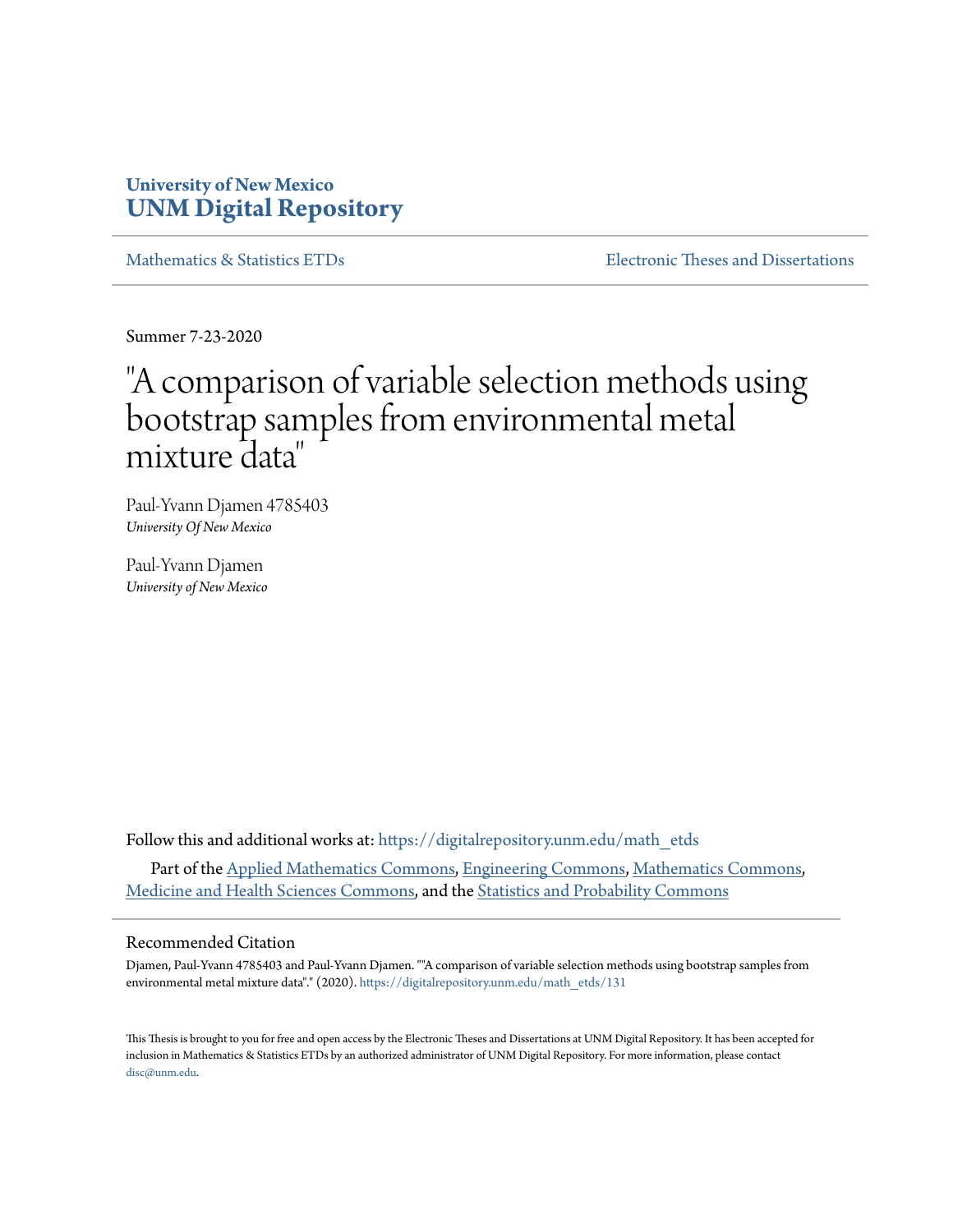## Paul-Yvann Djamen

 *Candidate*

## Mathematics and Statistics

*Department*

This thesis is approved, and it is acceptable in quality and form for publication:

*Approved by the Thesis Committee:*

Dr. LI LI

, Chairperson

Dr. James Degnan

Dr. Fletcher Christensen

Dr. Ronald Christensen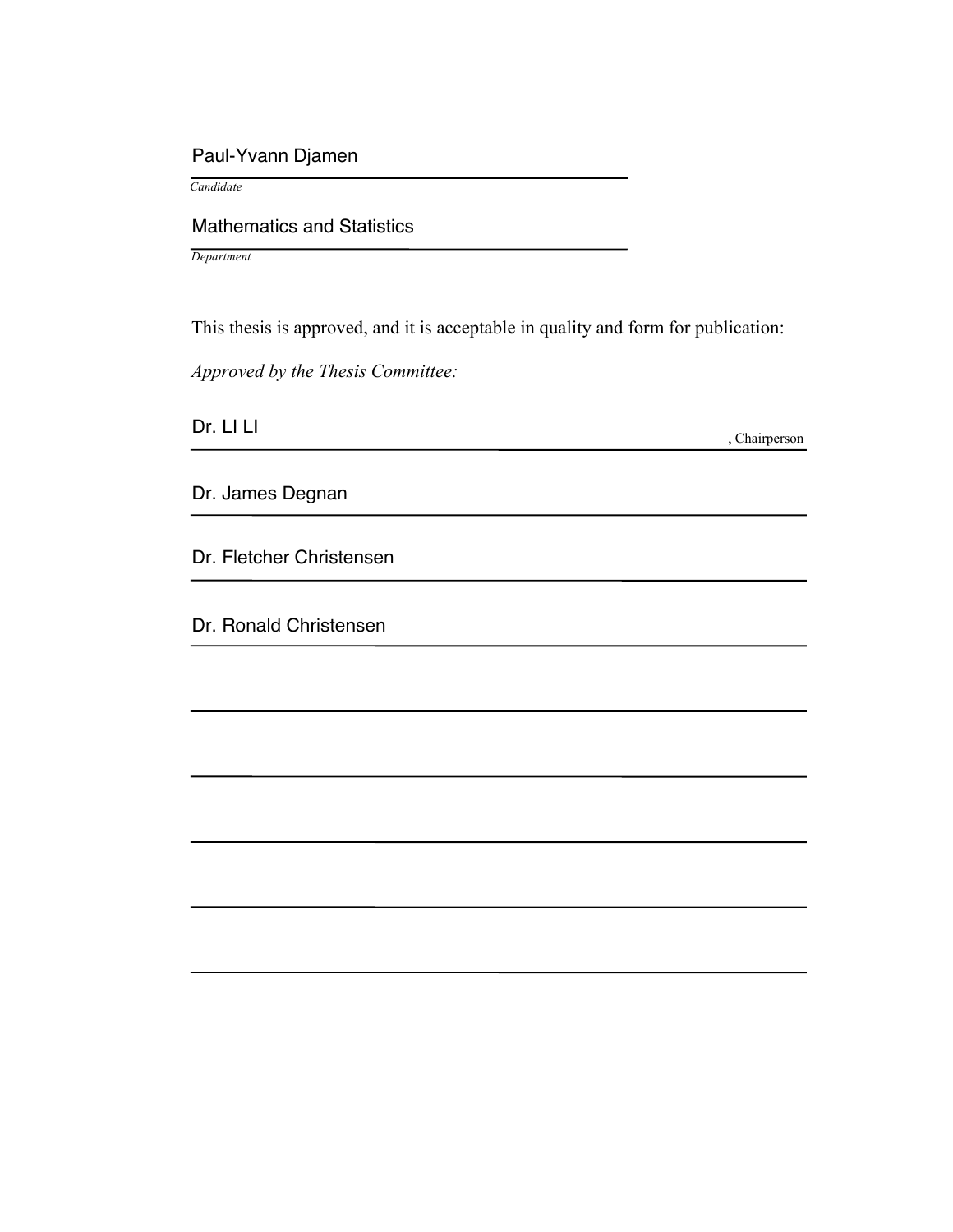## "A comparison of variable selection methods using bootstrap samples from environmental metal mixture data"

by

## Paul-Yvann Djamen

B.S, Chemical engineering University of New Mexico, 2016

## THESIS

Submitted in Partial Fulfillment of the Requirements for the Degree of

> Master of Science **Statistics**

The University of New Mexico

Albuquerque, New Mexico

December, 2018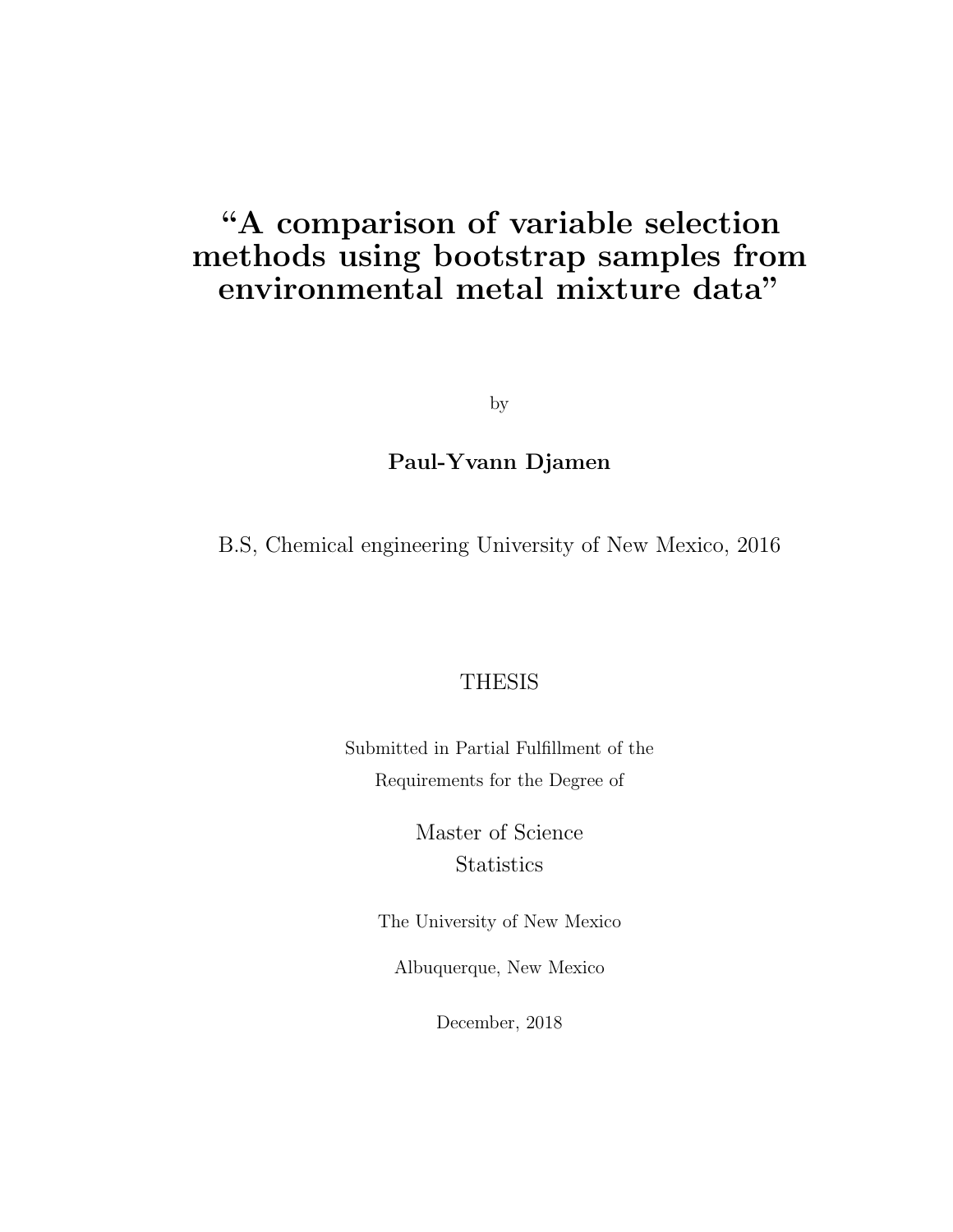# Dedication

*To my parents Gisele and Rene without whom I wouldn't be here, my advisor Dr. LI LI, my roommates as well my as biological family and church family for their helping me stay strong when the world seemed to fall apart. All these special individuals were brought in my life by GOD.*

*"I think therefore I am " – Rene Descartes*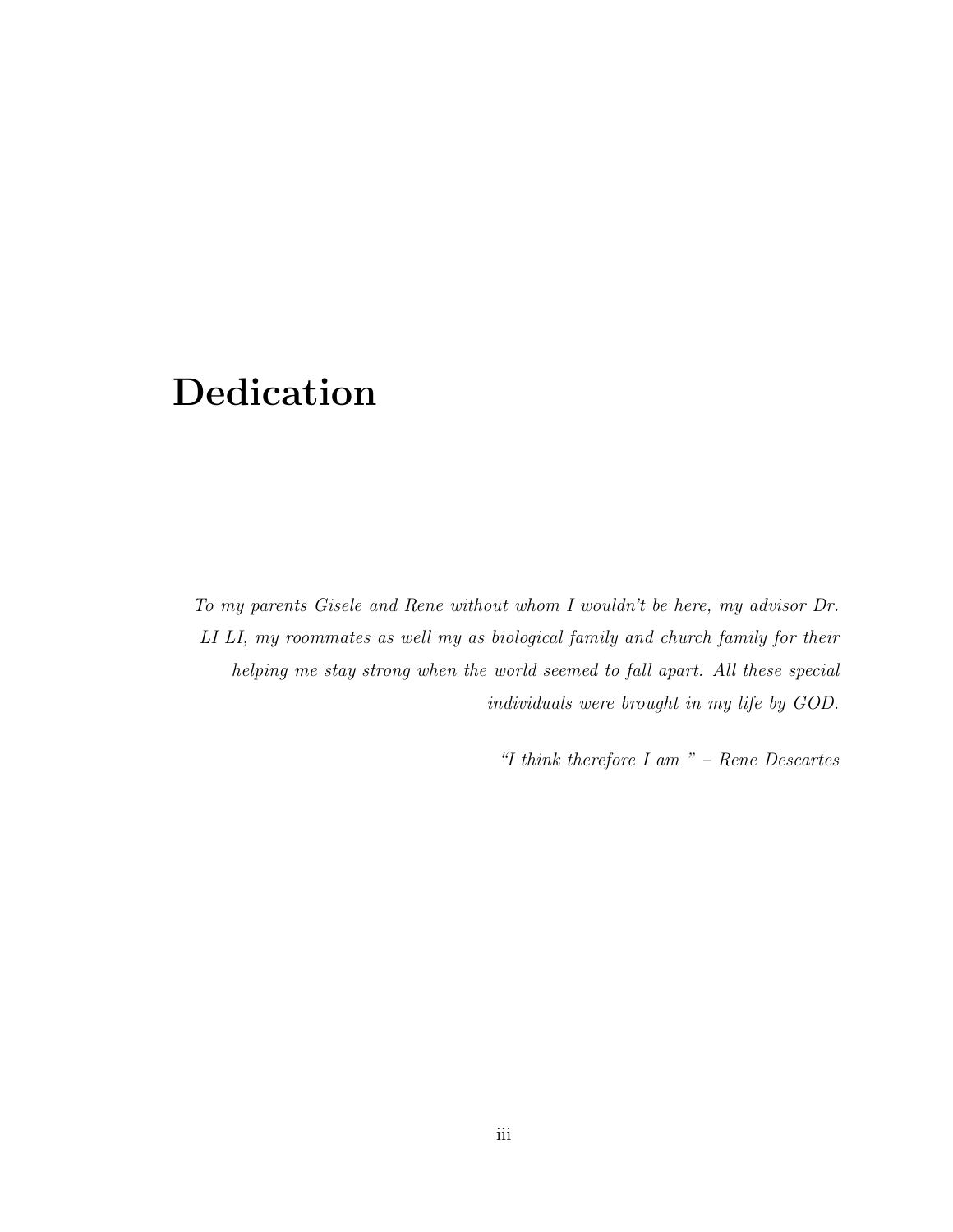## Acknowledgments

Special thanks to mom and dad, who helped shape the man I am. Hope to be the best example I can be someday as they were to me

Special thanks to my advisor Dr LI LI, for her support and firmness when she needed to be. She was also available outside of academia if need be.

Shout out thanks to all friends and my lady who helped me stay strong through unforeseen circumstances. Because I cannot thank you enough, I thank the Lord to have put you in my life.

I am also grateful to the UNM statistics program for their support and funding over the past semesters, as well as, the UNM METALS and UNM Comprehensive Cancer Center for their support and funding over the summer towards this project.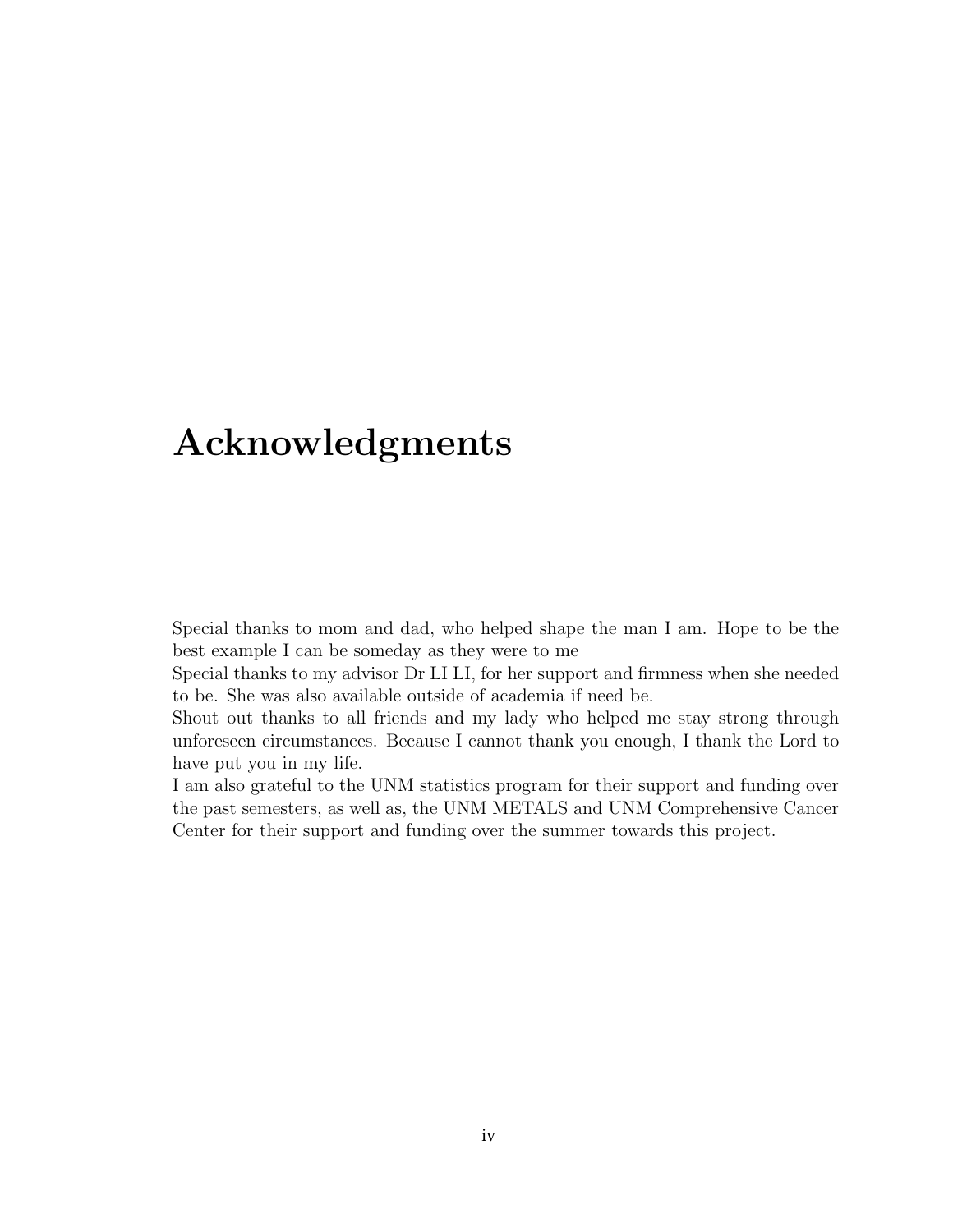## "A comparison of variable selection methods using bootstrap samples from environmental metal mixture data"

by

### Paul-Yvann Djamen

B.S, Chemical engineering University of New Mexico, 2016

M.S., Statistics, University of New Mexico, 2018

### Abstract

In this thesis, I studied a newly developed variable selection method SODA, and three customarily used variable selection methods: LASSO, Elastic net, and Random forest for environmental mixture data. The motivating datasets have neuro-developmental status as responses and metal measurements and demographic variables as covariates. The challenges for variable selections include (1) many measured metal concentrations are highly correlated, (2) there are many possible ways of modeling interactions among the metals, (3) the relationships between the outcomes and explanatory variables are possibly nonlinear, (4) the signal to noise ratio in the real data may be low. To compare these methods under the challenges, I simulated responses under various scenarios with covariates bootstrapped from real data and then compared the percentages of false positives and false negatives of these methods. I conclude that no method has the lowest percentage of false positives and false negatives at the same time across all scenarios. However, RF methods seem to have modest performances in both percentages, compared to SODA, LASSO, and Elastic net.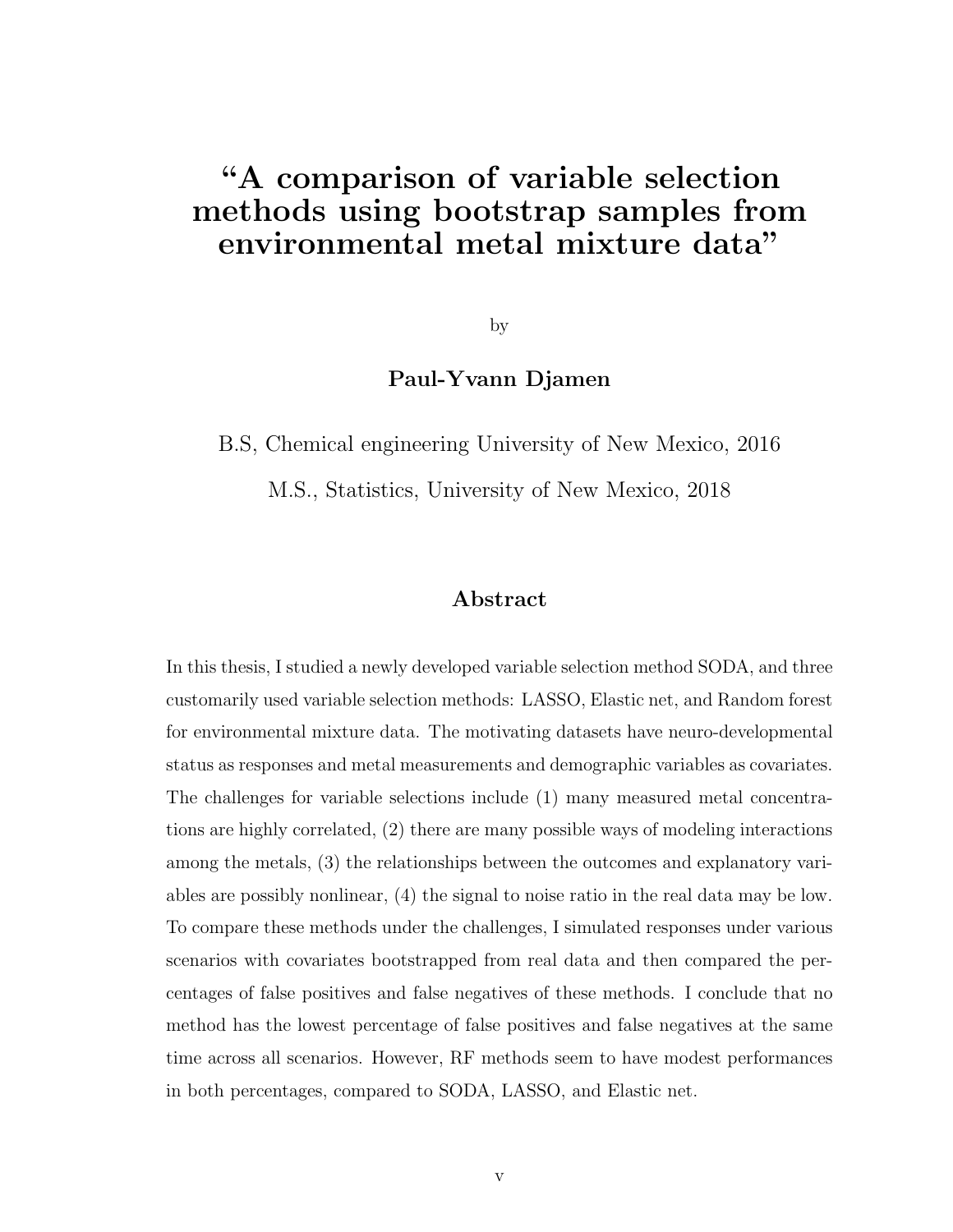# **Contents**

|                |     | List of Figures |                                                                                 | viii           |
|----------------|-----|-----------------|---------------------------------------------------------------------------------|----------------|
|                |     | List of Tables  |                                                                                 | ix             |
| $\mathbf{1}$   |     | Introduction    |                                                                                 | $\mathbf{1}$   |
| $\overline{2}$ |     |                 | Methods in comparison                                                           | $\overline{5}$ |
|                | 2.1 |                 |                                                                                 | $-5$           |
|                | 2.2 |                 |                                                                                 | 10             |
|                |     | 2.2.1           |                                                                                 |                |
|                |     | 2.2.2           |                                                                                 |                |
|                | 2.3 |                 |                                                                                 | 12             |
|                |     | 2.3.1           | Decision tree $\ldots \ldots \ldots \ldots \ldots \ldots \ldots \ldots$         | 13             |
|                |     | 2.3.2           |                                                                                 | 14             |
|                |     | 2.3.3           | RF variable selection $\ldots \ldots \ldots \ldots \ldots \ldots \ldots \ldots$ | 15             |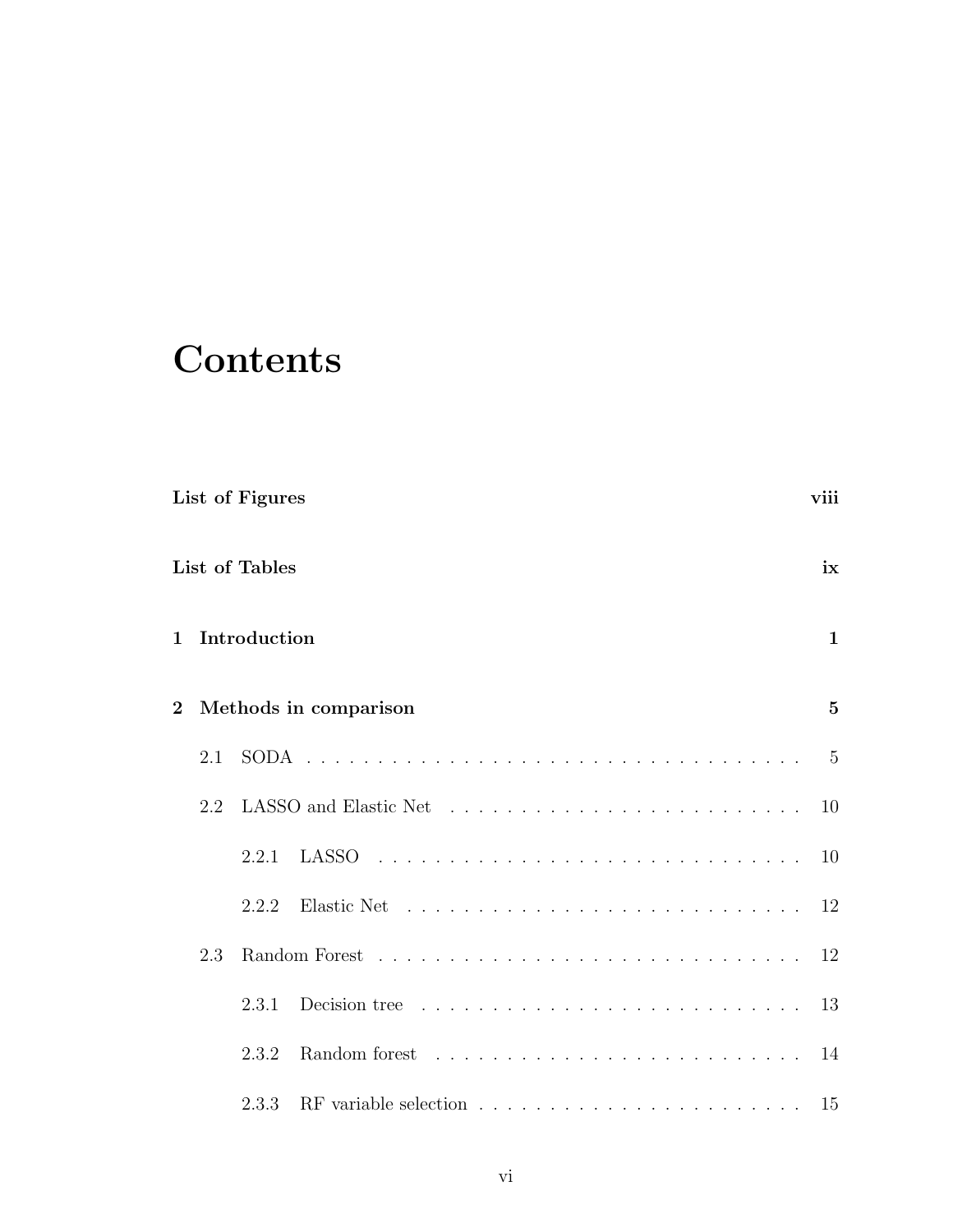*Contents*

| 3 Simulations | 18 |
|---------------|----|
| 4 Conclusion  | 26 |
| References    | 28 |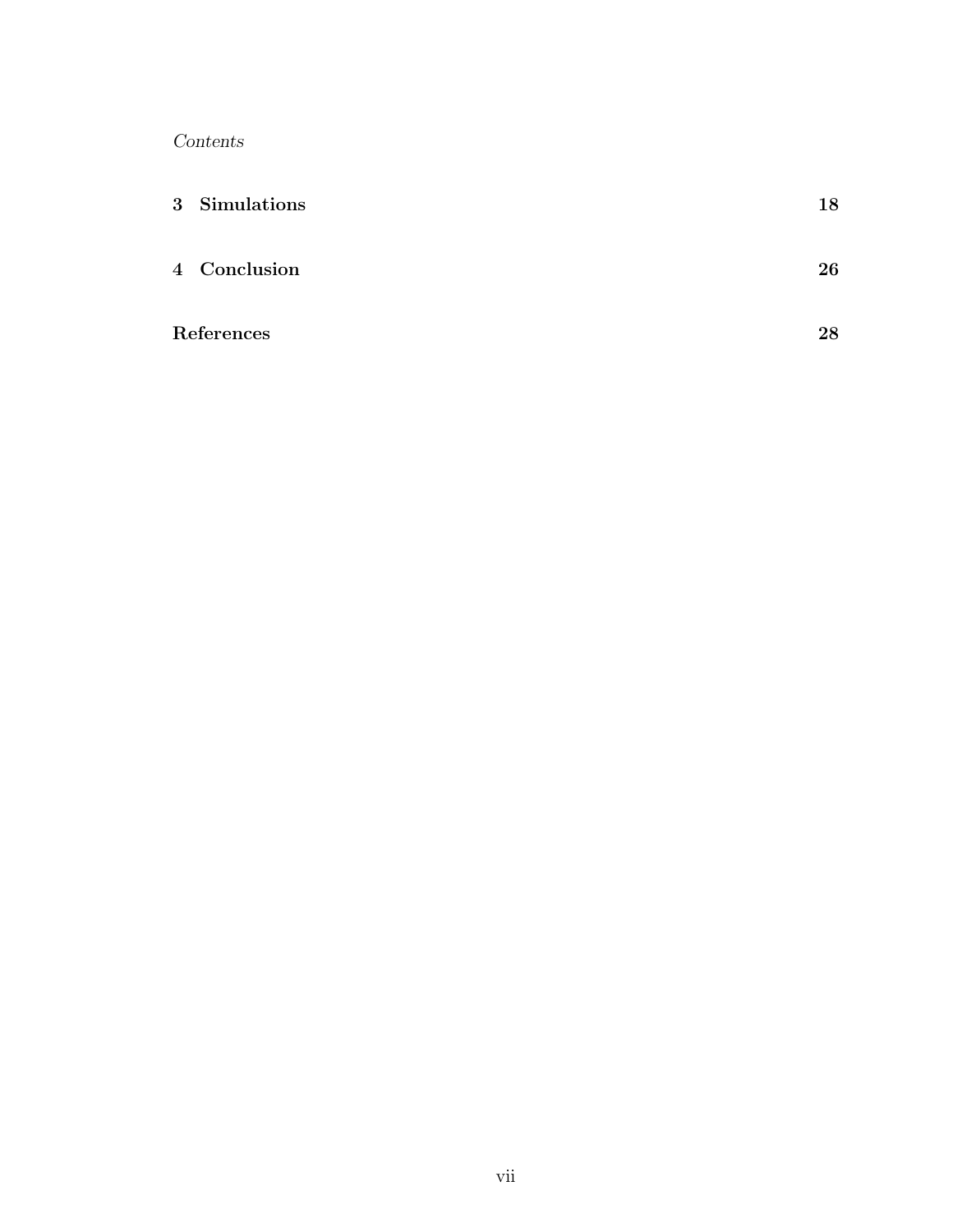# List of Figures

| 2.1 | Graph for the Ridge Regression (right side) and LASSO (left side).                                       |  |
|-----|----------------------------------------------------------------------------------------------------------|--|
|     | The two areas are the constraint regions: the disk for the ridge re-                                     |  |
|     | gression, $\beta_1^2 + \beta_2^2 \le t$ , and the diamond for the LASSO, $ \beta_1  +  \beta_2  \le t$ . |  |
|     | While the ellipses are the borders of the least squares error functions. 11                              |  |

| 2.2 A single fitted tree for Kyphosis using data on Children who have |  |
|-----------------------------------------------------------------------|--|
|                                                                       |  |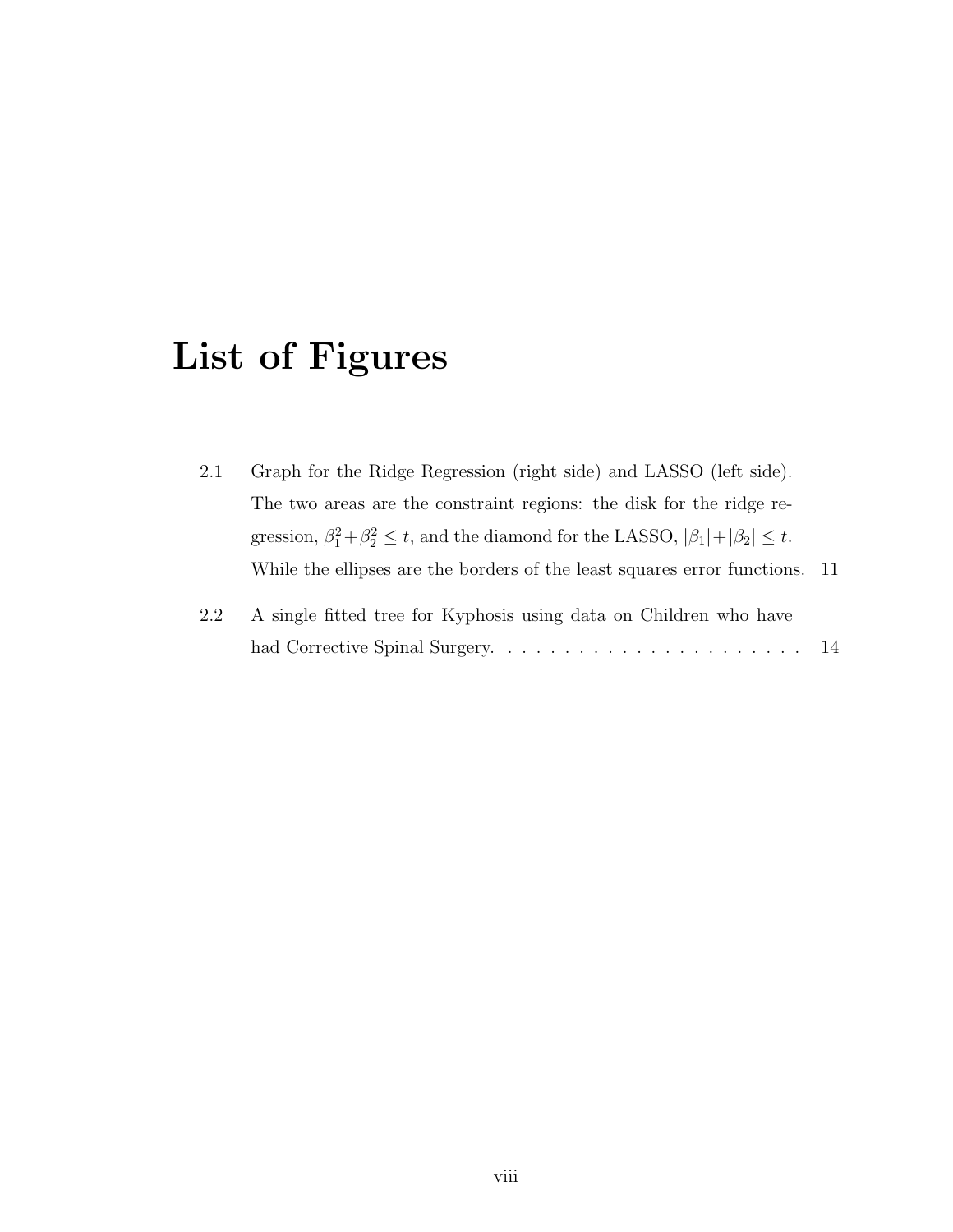## List of Tables

| 3.1 | Percentages of false positives and false negatives selected by S-SODA, |  |
|-----|------------------------------------------------------------------------|--|
|     | LASSO, Elastic Net, Random forest (interpretation), and Random         |  |
|     | forest (prediction). The response is continuous, and model is linear;  |  |
|     |                                                                        |  |

- 3.2 Percentages of false positives and false negatives selected by S-SODA, LASSO, Elastic Net, Random forest (interpretation), and Random forest (prediction). The response is continuous, and model is nonlinear; S-SODA being compared here sets  $H = 5$  and  $\gamma = 0.5$ . . . . . . 22
- 3.3 Percentages of false positives and false negatives selected by SODA with a hyper-parameter of  $\gamma = 0.5$ , Elastic net, LASSO, Random forest (interpretation) and Random forest (prediction). The response here is categorical, and model is logistic; SODA being compared sets = 0*.*5 . . . . . . . . . . . . . . . . . . . . . . . . . . . . . . . . . . 23
- 3.4 Percentages of false positives and false negatives selected by S-SODA at different settings of its hyper-parameters of  $H$  and  $\gamma$ . Response is continuous, and model is linear; S-SODA being compared here are values from the set  $H = (2, 5), \gamma = (0.0, 0.5, 1.0) \dots \dots \dots \dots \dots$  24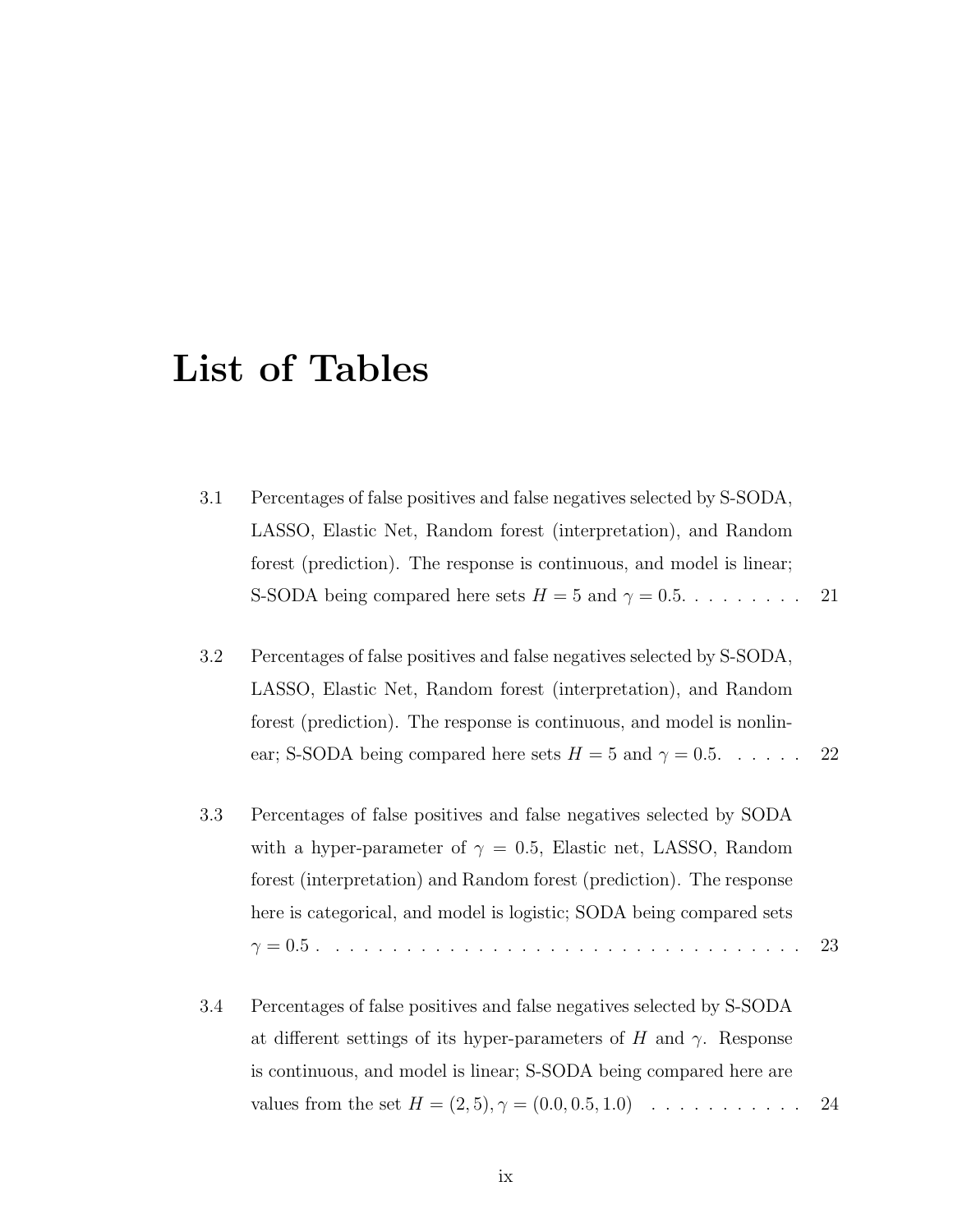### *List of Tables*

| Percentages of false positives and false negatives selected by S-SODA<br>3.5              |
|-------------------------------------------------------------------------------------------|
| at different settings of its hyper-parameters of H and $\gamma$ . Response is             |
| continuous, and model is non linear; S-SODA being compared here                           |
| are values from the set $H = (2, 5), \gamma = (0.0, 0.5, 1.0) \dots \dots \dots \dots 24$ |

3.6 Percentages of false positives and false negatives selected by SODA at different settings of its hyper-parameter  $\gamma$ . The response is categorical, and model is logistic; SODA being compared here scearios with = (0*.*0*,* 0*.*5*,* 1*.*0). . . . . . . . . . . . . . . . . . . . . . . . . . 25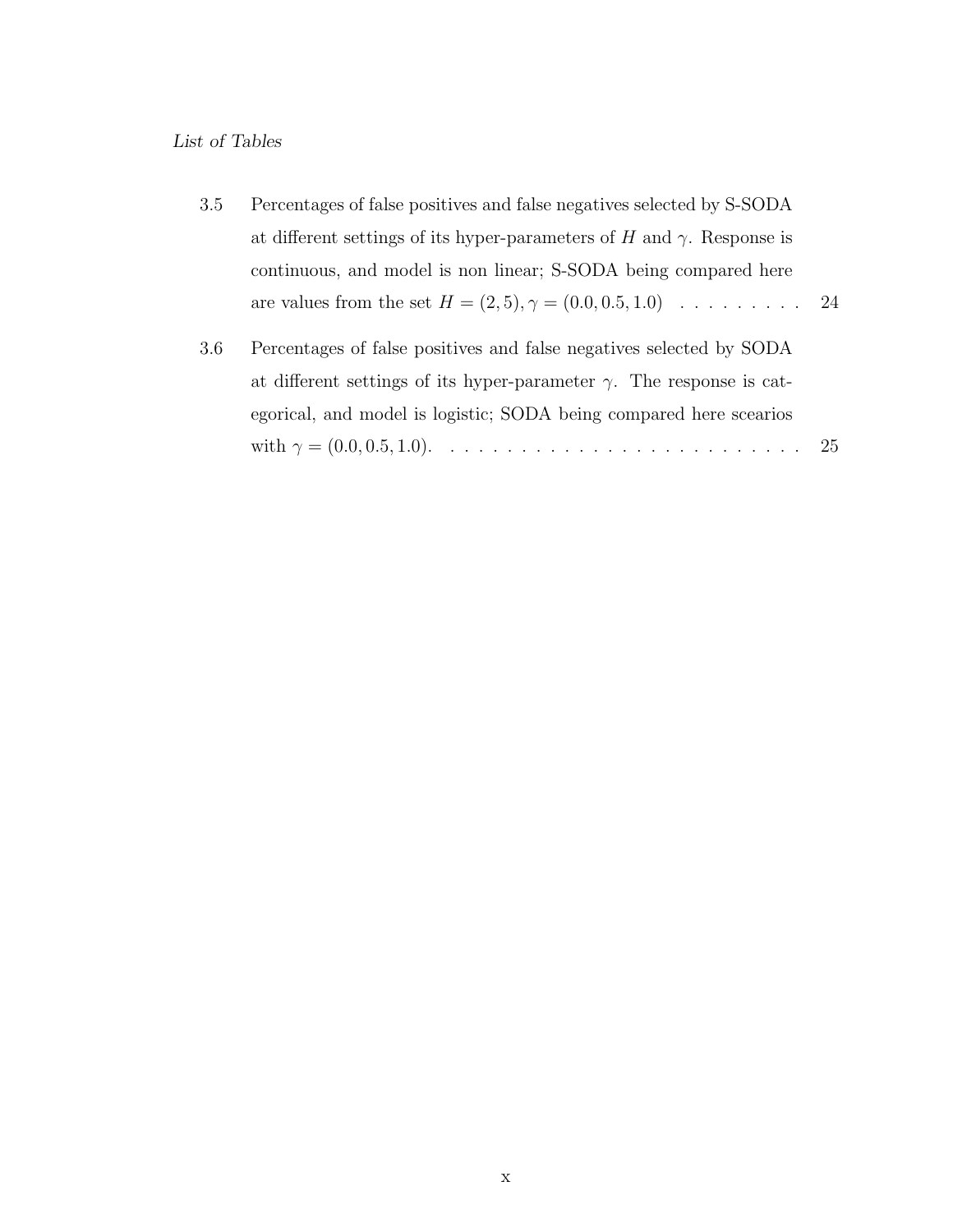## Chapter 1

## Introduction

There has been increasing attention to identify and quantify risks from environmental exposures. Often exposures come from various sources, such as drugs, air pollutants, alcohol, tobacco, or even lifestyle factors. Among many studies, Environmental Influences on Child Health Outcomes (ECHO) focuses on how environmental factors may affect health outcomes around the time of birth as well as later in childhood or adolescence. As part of the ECHO group, Navajo Birth Cohort Study (NBCS), funded by NIEHS R25-ES013208, collected data from the Navajo nation to investigate how metal exposures affect children's neurodevelopmental conditions. Previous studies have reported evidence on the link between health outcomes and metal exposures related to Abandoned Uranium Mines(AUMs). The issue is of particular concern on the Navajo Nation where more than 500 AUMs remain as a legacy of Cold War mining. Exposure of community members to metal mixtures in AUM waste may contribute to diseases including hypertension, diabetes, and kidney disease. Considering the proximity of Navajo community members to AUMs, there is a need to systematically investigate the health impact of simultaneous exposures to multiple metals.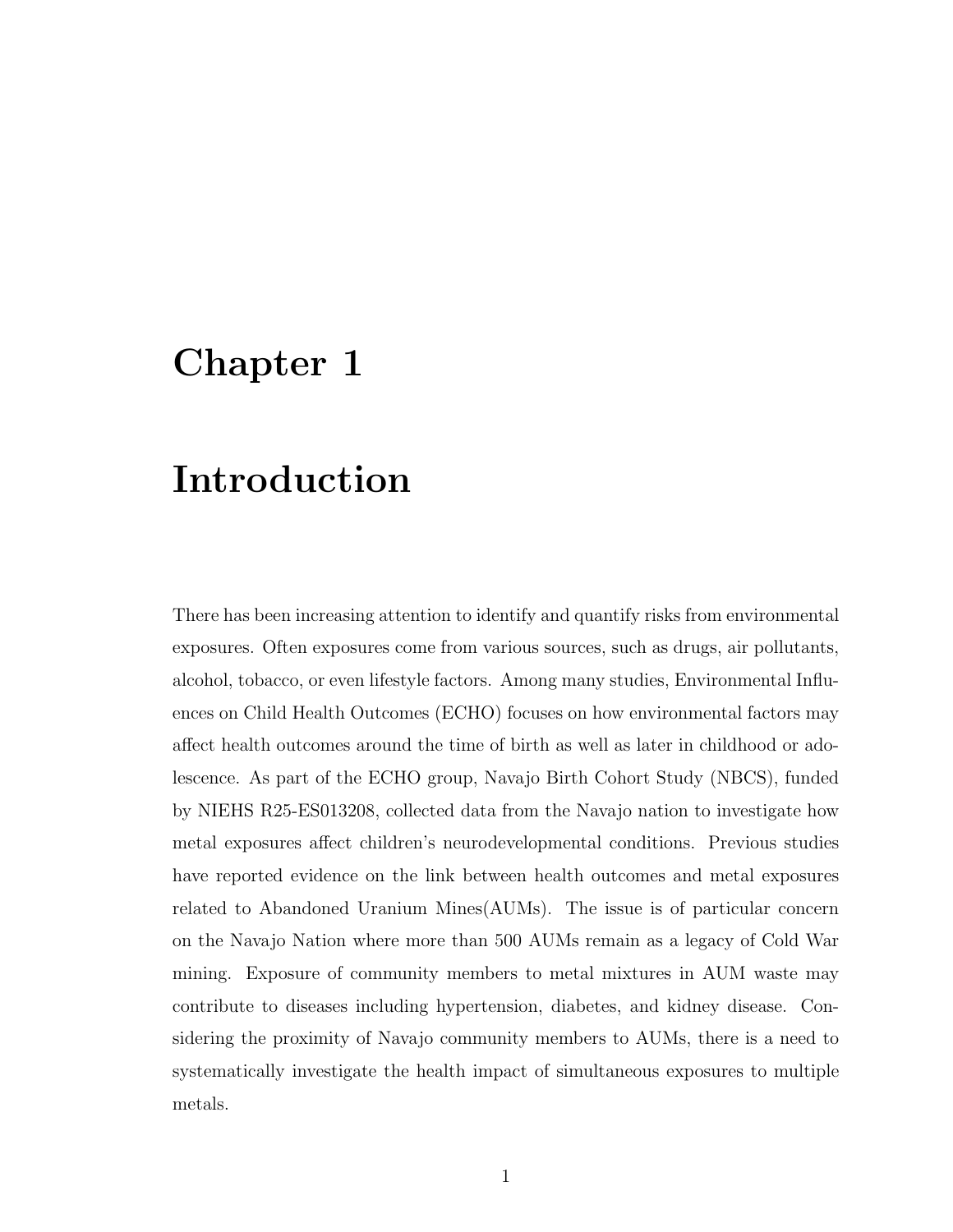### *Chapter 1. Introduction*

Environmental chemical exposures often occur in mixtures. Statistical methods for analysis of chemical mixtures that account for the complex characteristics of exposure profiles such as multicollinearity, high dimensionality, interactions, and non-linear dose response relationships are limited. More specifically, the challenges I face in analyzing environmental mixtures include, but are not limited to: (1) many measured metal concentrations were highly correlated; (2) there were many possible ways for metals to interact; (3) the relationships between the outcomes and explanatory variables were possibly nonlinear; (4) the signal to noise ratio in the real data may be low. Guidelines on the selection of appropriate methods have not been well established. Because current methods of analysis require a comprehensive assessment of environmental exposure profiles in search of disease risk factors, there is a need for identification and development of a toolbox of statistical approaches that account for the unique study design and complex analytical challenges.

In statistical analysis, regression techniques are widely used to explore relationships between response variables and covariates. For a continuous response, the statistical framework can be stated as

$$
y = f(x_1, x_2, \dots, x_p) + \epsilon,
$$

where *y* is the response variable,  $x_1, x_2, \ldots, x_p$  are covariates, and  $\epsilon$  is an error term. For a binary response, often a logistic regression is used:

$$
P(y = 1) = \frac{\exp(f(x_1, x_2, \dots, x_p))}{1 + \exp(f(x_1, x_2, \dots, x_p))}.
$$

When multiple covariates are available  $(p > n)$  and especially when the number of covariates is more than the number of subjects in the observed data, variable selection is a classical way to reduce the dimension of covariates and to identify variables that are possibly related to the response.

There are many variable selection methods for either continuous response or binary response when the assumed response function,  $f(\mathbf{x})$  is linear. Classical methods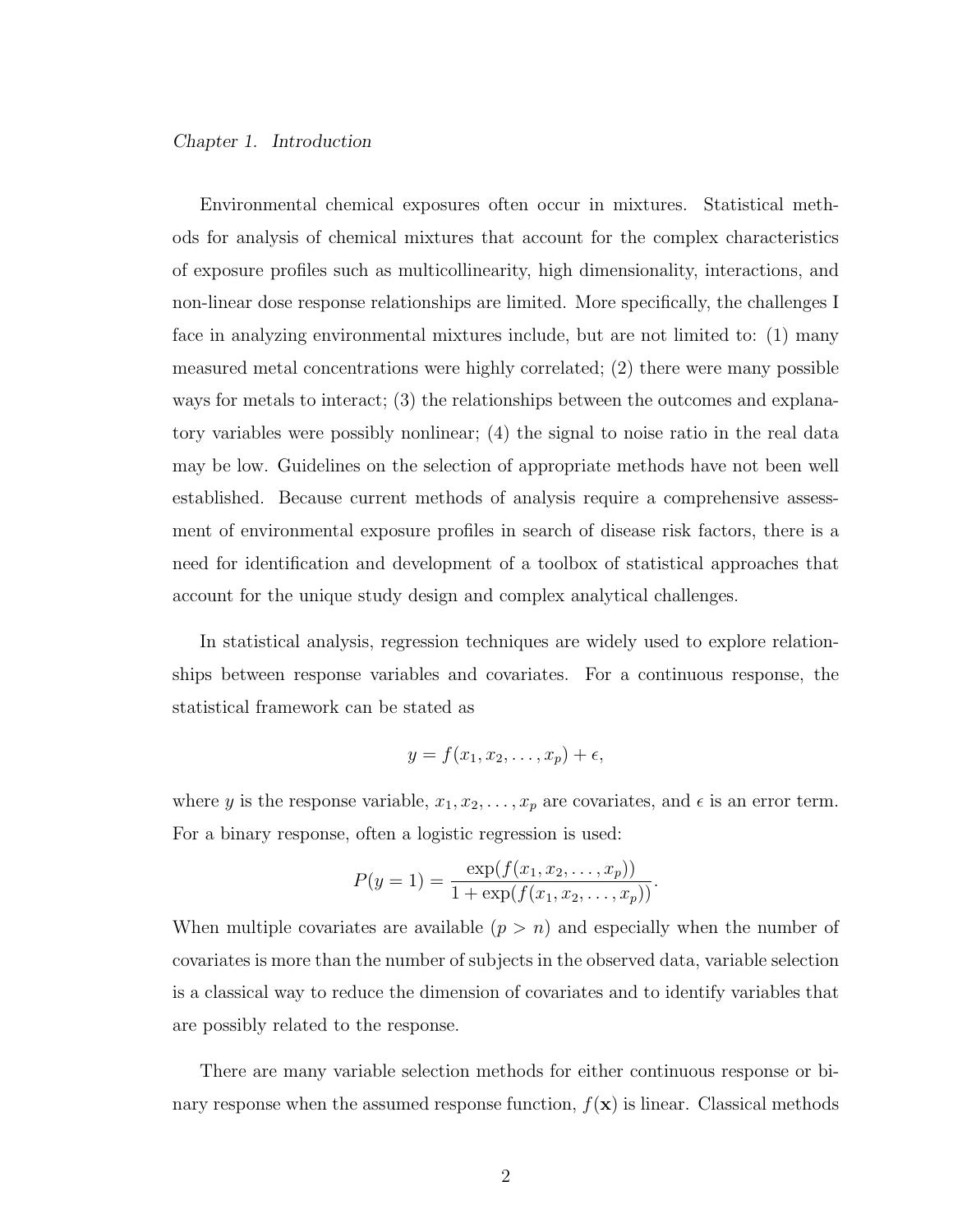### *Chapter 1. Introduction*

include, but are not limited to, forward and backward stepwise selection using some information criteria. The backward stepwise selection method is not applicable when the number of covariates available is greater than the sample size  $(p > n)$ . Penalized regression methods, for example, LASSO and its many variants can perform variable selection when  $p > n$ . They also perform model estimations and variable selections simultaneously, in contrast to separate steps in forward and backward selection methods. Since LASSO has been reported to perform poorly when the covariates are highly correlated, one of its variants, Elastic Net has been customarily recommended for highly correlated covariates. There are also methods that can perform variable selection without assuming a parametric form for  $f(\mathbf{x})$ . Among this category, random forest methods have been a popular method. Most random forest variable selection methods are based on variable importance measures. A recently published article [8] proposed SODA for binary response in the context of logistic regression and S-SODA for continuous response based on sliced responses and multi-category logistic regression. SODA and S-SODA are based on a combination of forward and backward procedure and information criteria EBIC. The acclaimed features are that these two methods can handle large  $p > n$  and highly correlated covariates. In addition, S-SODA avoids assuming linearity in  $f(\mathbf{x})$  which makes it applicable when the true  $f(\mathbf{x})$  is nonlinear. Their simulation studies, as well as real-data applications, demonstrate superior performances of SODA in dealing with non-Gaussian design matrices in the logistic model for binary responses, linear and nonlinear models for continuous responses.

The objective of this thesis is to evaluate the performance of different variable selection methods in facing these challenges. Specifically, I performed a simulation study to compare SODA/S-SODA to LASSO, Elastic Net, and Random forest methods. The designed simulation used bootstrapped covariate samples to mimic the correlation and distribution structures in the data. To simulate the responses, I considered  $f(\mathbf{x})$  functions that include linear and nonlinear scenarios for continuous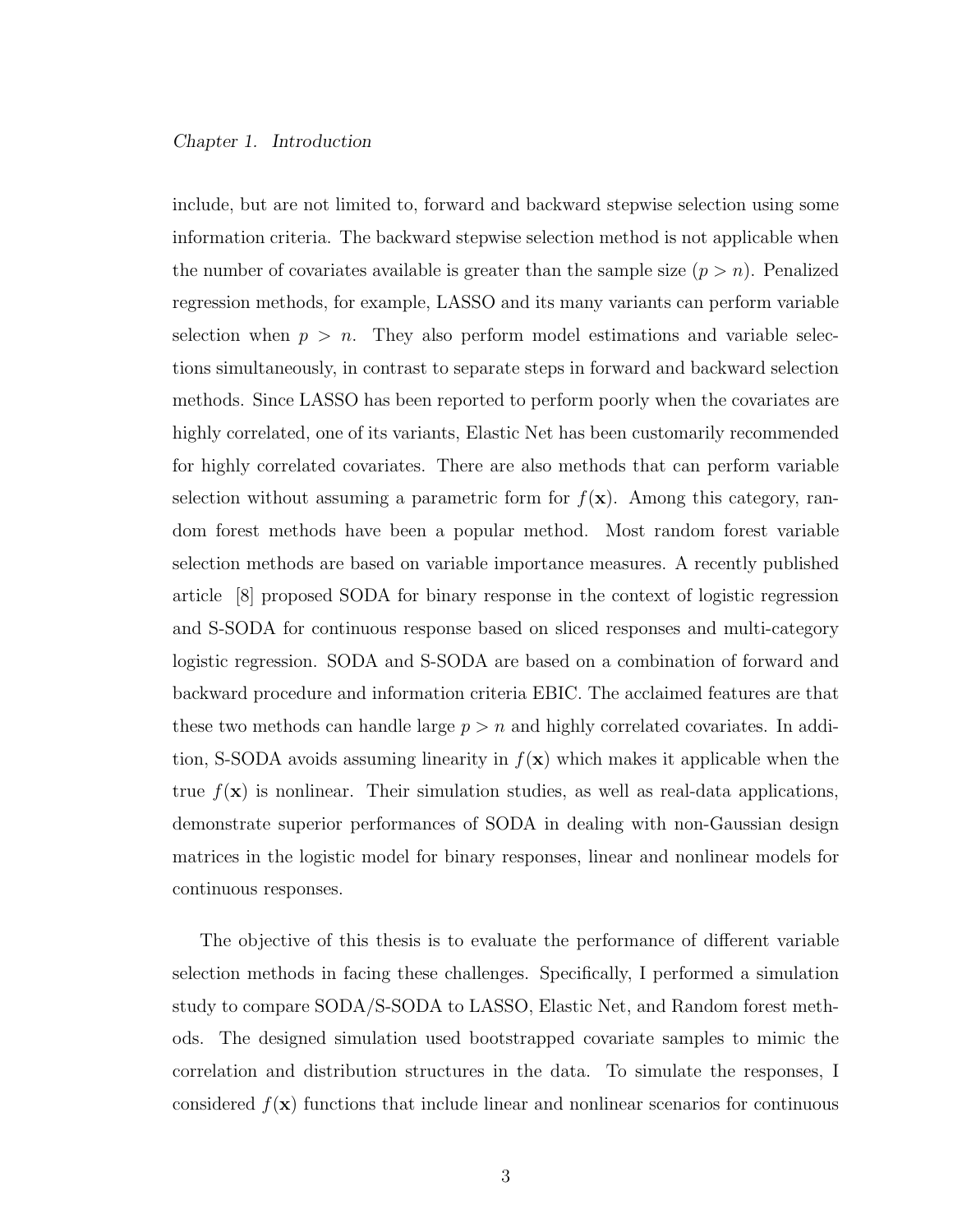### *Chapter 1. Introduction*

responses and linear for binary responses, terms that include main effects, quadratic effects, and interaction effects, and various noise to signal ratio. The rest of the thesis is organized as follows: chapter 2 outlines the methods I compare; chapter 3 presents the simulation studies; chapter 4 concludes the thesis.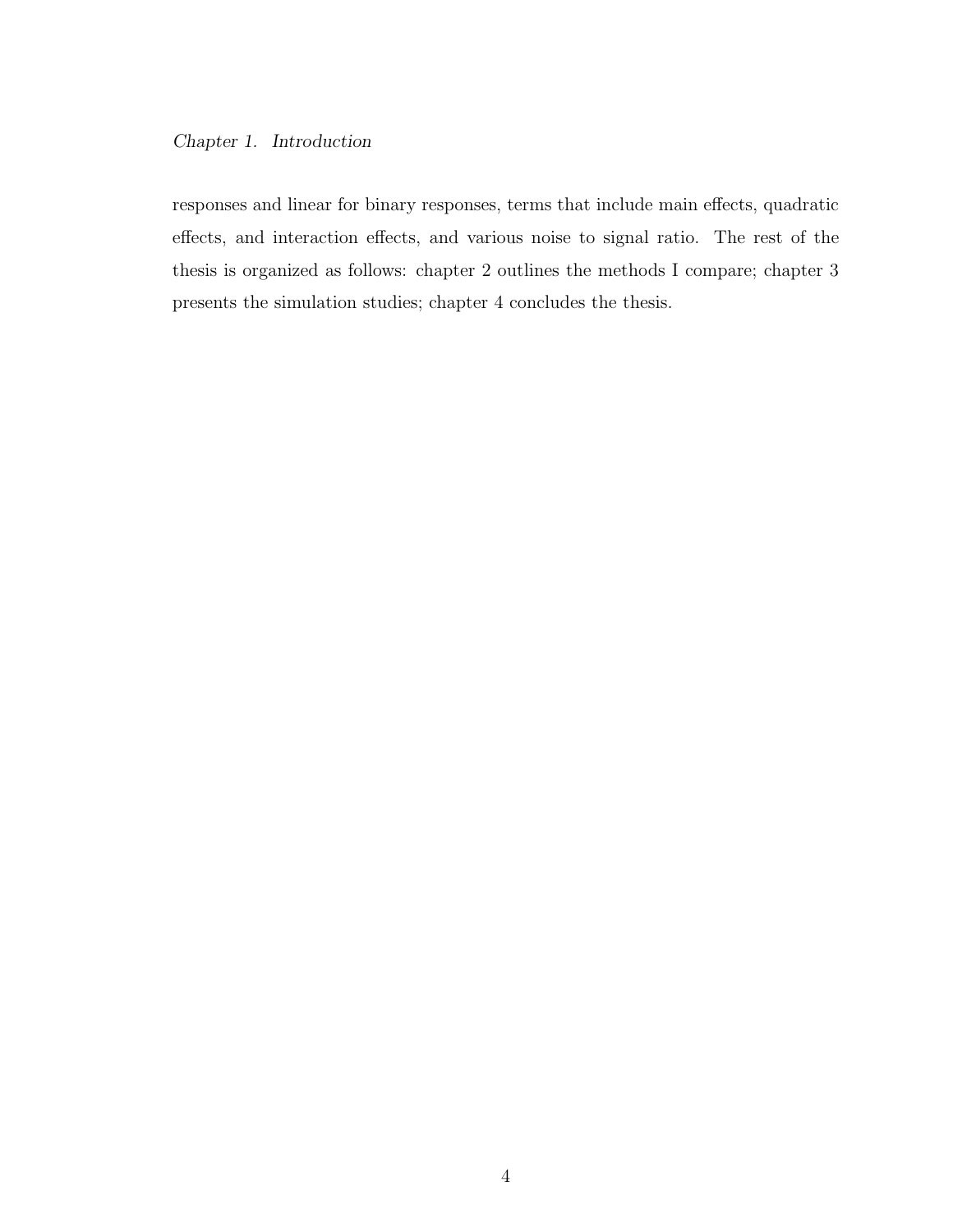## Chapter 2

## Methods in comparison

The methods under comparison were SODA, Elastic Net, Lasso, and Random Forest. In the following sections, I outline the main ideas of each method.

## 2.1 SODA

SODA [8] which stands for Stepwise Conditional Likelihood for Discriminant Analysis, is a tool that helps assess the performance of classification or regression by detecting the main effect and quadratic interaction terms under high dimensional settings. It is further characterized by stepwise model selection technique using forward and backward stages to tune and optimize the final model it selects based on a modified version of the BIC criterion called Extended BIC [8].

Let  $((\mathbf{x}_i, y_i)), i = 1, \ldots, n$  denote *n* independent observations of  $(\mathbf{X}, Y)$  where *Y* is categorical. Let *p* be the dimension of **x** and  $\beta_k = (\beta_{k,1}, \ldots, \beta_{k,p})'$  and  $A_k =$  $A_{k,i,j}, i = 1, \ldots, p; j = 1, \ldots, p$  Consider the logistic model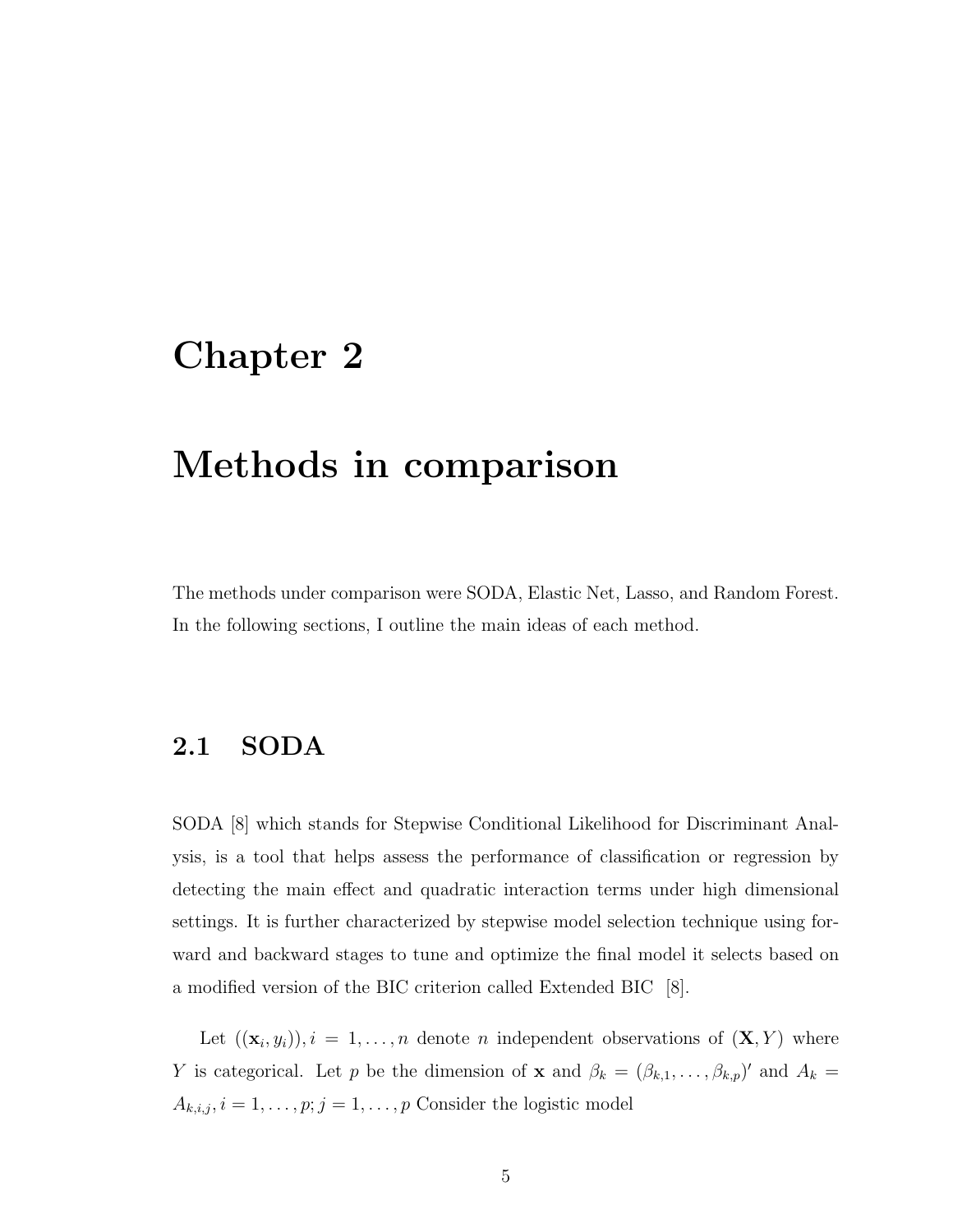*Chapter 2. Methods in comparison*

$$
P(Y = k|\mathbf{x}, \boldsymbol{\theta}) = \frac{e^{\delta_k(\mathbf{x}|\boldsymbol{\theta})}}{1 + \sum_{l=1}^{K-1} e^{\delta_l(\mathbf{x}|\boldsymbol{\theta})}}
$$

where  $\delta_k(\mathbf{x}|\boldsymbol{\theta})$  is the discriminant function for class k and  $\boldsymbol{\theta}$  denotes the vector of parameters. Choosing class *K* as baseline and  $\delta_K(\mathbf{x}|\boldsymbol{\theta}) = 0$ , the method assumes that  $\delta_k(\mathbf{x}|\boldsymbol{\theta}) = \alpha_k + \beta'_k \mathbf{x} + \mathbf{x}' A_k \mathbf{x}$  for  $k = 1, ..., K - 1$ . Where  $A_k$  and  $\beta$  represent regression coefficients. When  $K = 2$ , it is a simple logistic regression.

Let  $M$  and  $I$  denote subsets of main effects and interaction pairs, respectively. Let  $\mathcal{M}_0$  and  $\mathcal{I}_0$  denote the corresponding true sets defined as

$$
\mathcal{M}_0 = \{j : \exists k \text{ s.t. } \beta_{k,j} \neq 0\}, \text{ and } \mathcal{I}_0 = \{j : \exists k \text{ s.t. } A_{k,i,j} \neq 0\}
$$

with *k* indicating the class label. Let  $S = \mathcal{M} \cup \mathcal{I}$  denote the set of all effects and let  $\mathcal{A} = \mathcal{M}_0 \cup \mathcal{I}_0$  denote the true set of all effects. The true set of relevant predictors  $\mathcal{P}$ is

$$
\mathcal{P} = \mathcal{M}_0 \cup \{j : \exists i \text{ s.t. } (i,j) \in \mathcal{I}_0 \}.
$$

Let  $\theta_{\mathcal{S}}$  denote the collection of all coefficients in the model, whose 0's correspond to terms not in *S*, and let  $\theta_{k,S}$  denote the corresponding coefficients for class *k*. Let  $\mathbf{Z} = (1, \mathbf{X}, \mathbf{X} \otimes \mathbf{X})$  be the augmented version of **X**, containing 1, main effects, and all interaction terms of **X**. Let  $z_i$  be the *i*-th observation of **Z**. Then for a dataset  $\{(x_i, y_i) : i = 1, \ldots, n\}$ , the log-likelihood for  $\theta_{\mathcal{S}}$  is denoted as  $l_n(\theta_{\mathcal{S}})$  is

$$
l_n(\boldsymbol{\theta}_{\mathcal{S}}) = \sum_{i=1}^n \left\{ \boldsymbol{\theta}_{y_i,\mathcal{S}}^T \mathbf{Z}_i - \log \left( 1 + \sum_{l=1}^{K-1} \exp(\boldsymbol{\theta}_{l,\mathcal{S}}^T \mathbf{z}_i) \right) \right\}
$$

Let  $\tilde{\theta}_{\mathcal{S}}$  denote the MLE of  $\theta_{\mathcal{S}}$ . [2] proposed extended BIC (EBIC) and showed it to be consistent for linear regression models under high-dimensional settings. Following [2], and [8] shows that EBIC is consistent for the logistic regression models under some conditions. In particular,  $\gamma > 2 - 1/2\kappa$  where  $p < n^{\kappa}$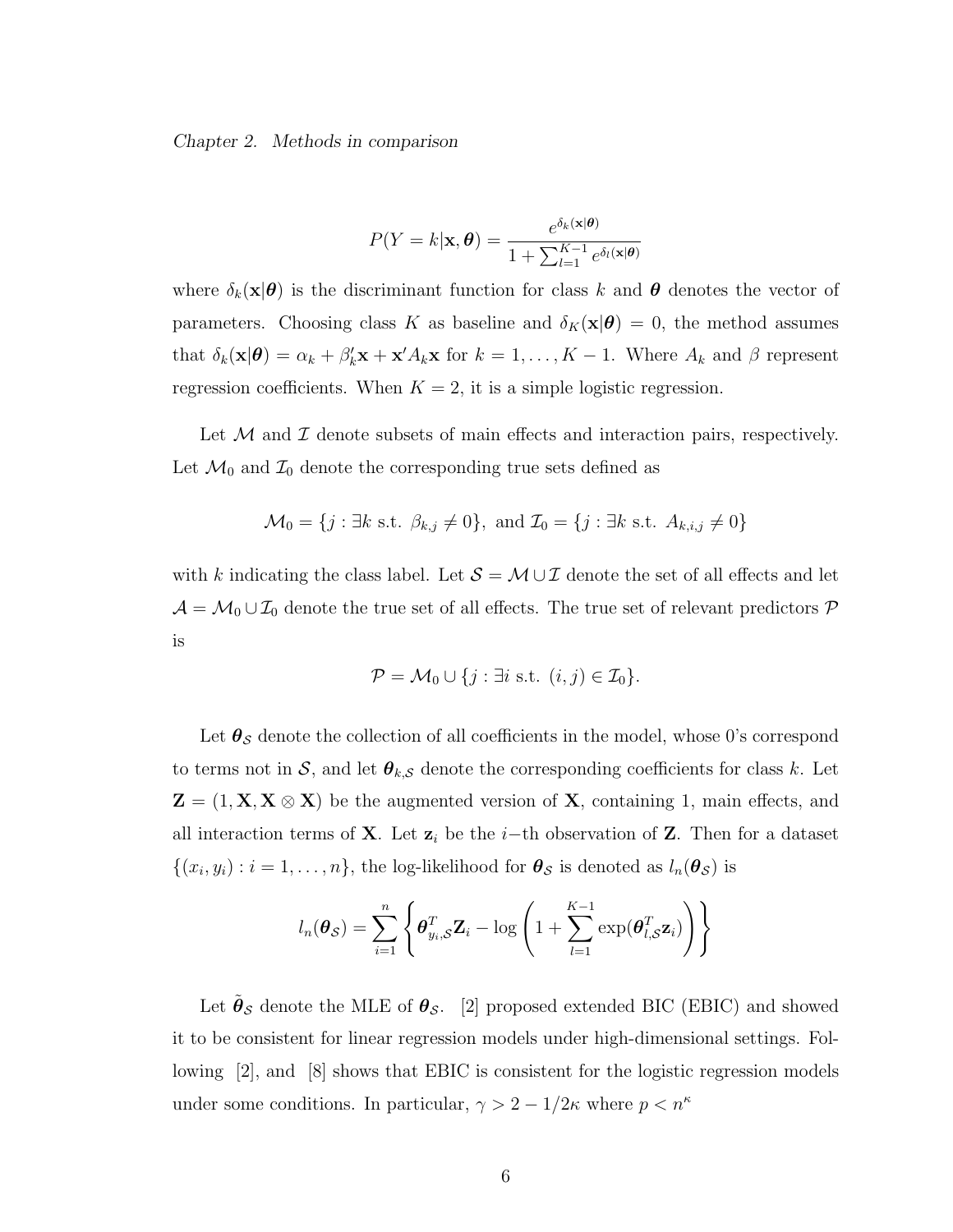#### *Chapter 2. Methods in comparison*

The EBIC for the set of S is defined as  $EBIC_{\gamma} = -2l_n(\hat{\theta}_{\mathcal{S}})+|\mathcal{S}|\log(n)+2\gamma|\mathcal{S}|\log(p)$ where  $|\mathcal{S}|$  is the the number of predictors that has at least main or interaction effect; p is the number of predictors;  $\gamma$  is a tuning parameter whit recommended values 0, 0.5 or 1. EBIC differs from regular BIC only by an extra penalty term,  $2\gamma|\mathcal{S}|log p$ , which penalizes for having nonzero coefficients.

The authors proposed a stepwise procedure SODA, which consists of three stages:  $(1)$  preliminary forward main effect selection;  $(2)$  forward variable selection (considering both main and interaction effects); and  $(3)$  backward elimination.

- 1. Preliminary main effect selection: this step is the same as standard stepwise regression method. Let  $M_t$  denote set of main effects at step  $t$ . SODA starts with  $M_1 = \emptyset$  and iterates below until termination.
	- (a) For each predictor  $j \notin \text{in } M_t$ , create a new candidate set  $M_{t,j} = M_t \cup \{j\}$ .
	- (b) Find the predictor *j* with the lowest  $EBIC_{\gamma}(M_{t,j})$ . If  $EBIC_{\gamma}(M_{t,j})$  $EBIC_{\gamma}(M_t)$ , continue with  $(M_{t+1}) = M_{t,j}$ , otherwise terminate with  $\tilde{M}_f$ and go to stage 2.
- 2. Forward variable selection(interaction and main effect): Let  ${C<sub>t</sub>}$  denote selected set of predictors at step *t*, and let  $S_t = \tilde{M}_f \cup C_t \cup C_t \times C_t$  denote the set of terms included by  $\{C_t\}$ . SODA starts with  $C_1 = \emptyset$  and iterates operations below until termination.
	- (a) For each  $j \notin \{C_t\}$ , set  $C_{tj} = C_t \cup j$  and let  $S_{t,j} = \tilde{M}_f \cup C_{tj} \cup C_{tj} \times C_{tj}$ .
	- (b) Find the predictor *j* with the lowest  $EBIC_{\gamma}(S_{t_i})$ . If  $EBIC_{\gamma}(S_{tj}) < EBIC_{\gamma}(S_{t})$ , continue with  $C_{t+1} = C_{tj}$ , otherwise terminate with  $\tilde{C}_f$  and go to stage 3.
- 3. Backward elimination: Let  $\{S_t\}$  denote selected set of individual terms at step *t* of the backward stage. SODA starts with  $S_1 = (\tilde{M}_f \cup \tilde{C}_f \cup \tilde{C}_f \times \tilde{C}_f)$  and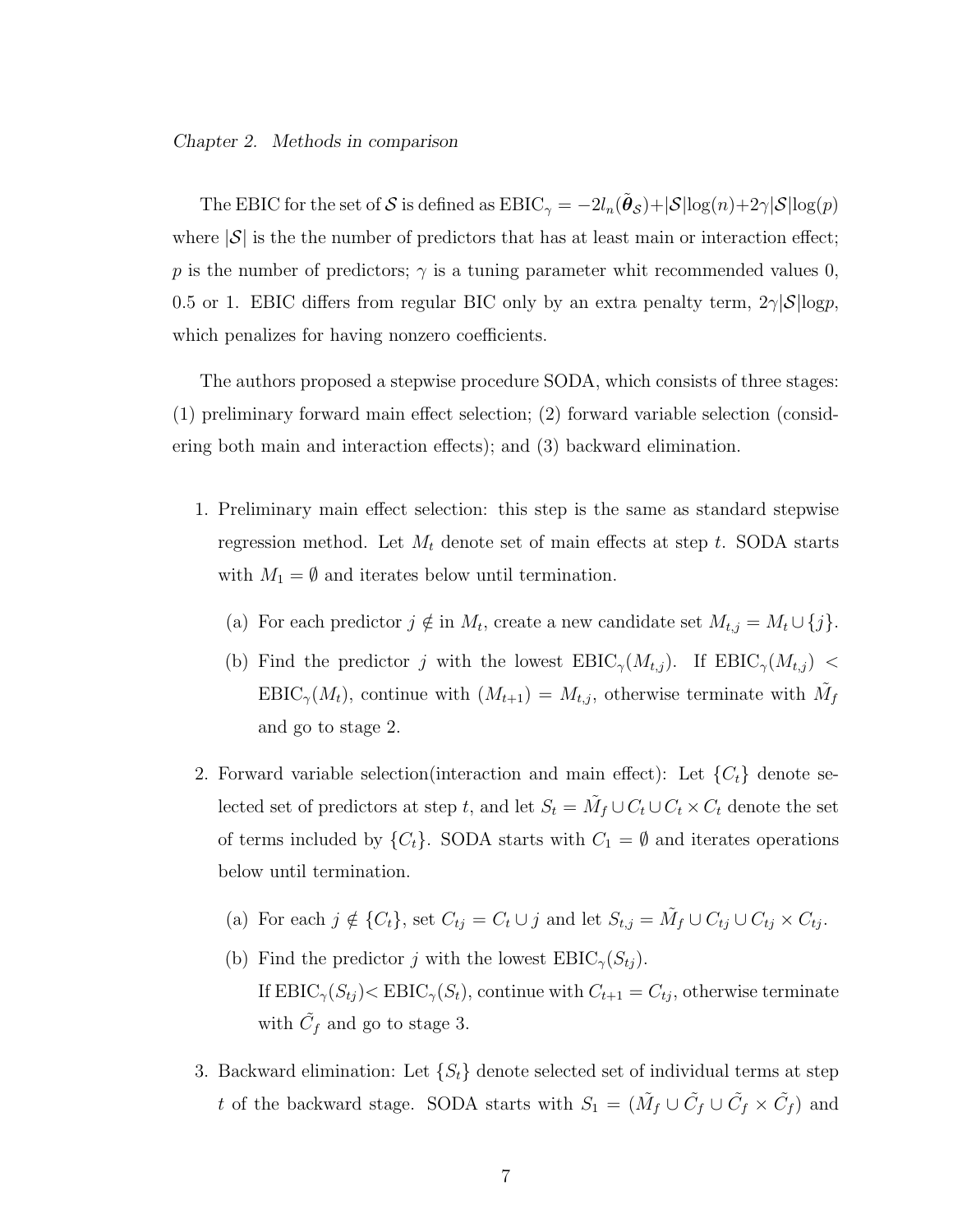iterates until termination below:

- (a) For each main or interaction term  $j \in S_t$ , create a candidate set  $S_{tj} = S_t/j$ . SODA starts with  $C_1 = \emptyset$  and iterates operations below until termination.
- (b) Find the predictor *j* with the lowest  $EBIC_{\gamma}(S_{tj}).$ If  $EBIC_{\gamma}(S_{tj})$  <  $EBIC_{\gamma}(S_t)$ , remove *j*, otherwise terminate and retain  $\ddot{S} = S_t$ .

Suppose we have a total of four covariates before the variable selection process; that is consider  $(X_1, \ldots, X_4)$ . The preliminary stage starts from an empty set of covariates. It screens the EBICs of the models with the main effect of one covariate and finds a variable, for example,  $X_1$  that results in the smallest EBIC. If the smallest EBIC is also smaller than that of the empty set,  $X_1$  is retained at the preliminary stage. Otherwise, the preliminary stage is terminated, and the process proceeds to forward variable selection stage. If the preliminary stage is not terminated, it continues to screen the EBICs of the models with  $X_1$  and another covariate from  $X_2, X_3, X_4$ . If  $X_1, X_3$  results in the smallest EBIC and is less than the EBIC of the model with  $X_1$  alone,  $X_3$  is added at this stage. Otherwise, the process proceeds to forward variable selection stage. In summary, preliminary stage iteratively seeks a set of covariates that results in smaller EBIC.

Forward variable selection stage (stage 2) is akin to a forward variable selection step. This stage follows from the preliminary stage and starts with the set of covariates selected at the end of stage 1. It screens the EBICs of the models with the main effects of stage 1 and the main and quadratic effect of one covariate from  $X_1, \ldots, X_4$ . Duplicated terms are counted as one term. Suppose it finds adding the main and quadratic term of *X*<sup>2</sup> results in the lowest EBIC and it is lower than EBIC of the model with the main effects of stage 1 alone, the main and quadratic terms of *X*<sup>2</sup> are retained. Otherwise, stage 2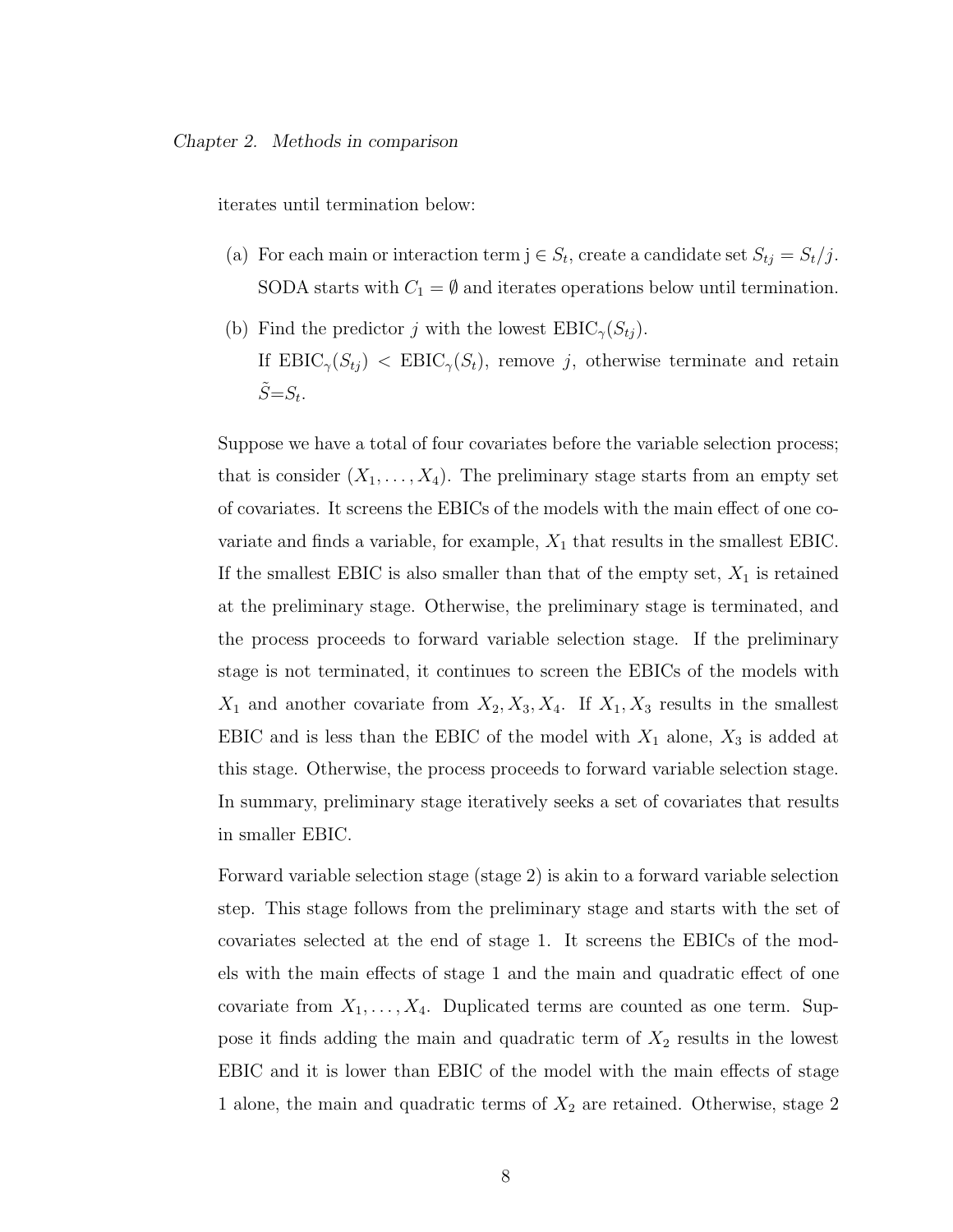is terminated, and the process proceeds to backward selection or elimination stage(stage 3). If stage 2 is not terminated, it continues to screen the EBICs of the models with main effects of stage 1, the main and quadratic terms of  $X_2$ , and main, quadratic term of one covariate from *X*1*, X*3*, X*4, plus its interaction term with *X*2. If adding all the terms of one covariate results in the lowest EBIC and is lower than the EBIC from previous iteration of stage 2, all the terms of the covariates are retained. Otherwise, the process proceeds to stage 3. To summarize, forward stage iteratively seeks a set of covariates and their interaction that results in smaller EBIC.

Stage three is the backward elimination step. This stage starts from all the terms retained at stage 2. It screens the EBIC of the models with one term dropped from the final model of stage 2. If a model without the interaction term of  $X_2$  achieves the lowest EBIC and it is lower than the EBIC of the final model of stage 2, the interaction term of  $X_2$  is dropped. Otherwise, stage 3 is terminated and the final model is achieved. If stage 3 is not terminated, the algorithm continues to screen the EBIC of the models with one term dropped from the final model from previous iteration.

For continuous response, a slight modification of SODA, named sliced SODA, was proposed to perform variable selection. S-SODA involves sorting samples in ascending order of the response by partitioning them in equal slices before applying SODA. The paper by Li and Liu [8] demonstrated the efficiency and robustness of using S-SODA in variable selection for continuous response when the response function is nonlinear. The algorithm is summarized as:

- 1. Sort the samples in the ascending order of the response *y<sup>i</sup>* and partition them into *H* equal slices. Each *y<sup>i</sup>* is given a category label *si*.
- 2. Apply a SODA algorithm to the data  $\{(s_i, \mathbf{x}_i)\}\$ . It outputs the main and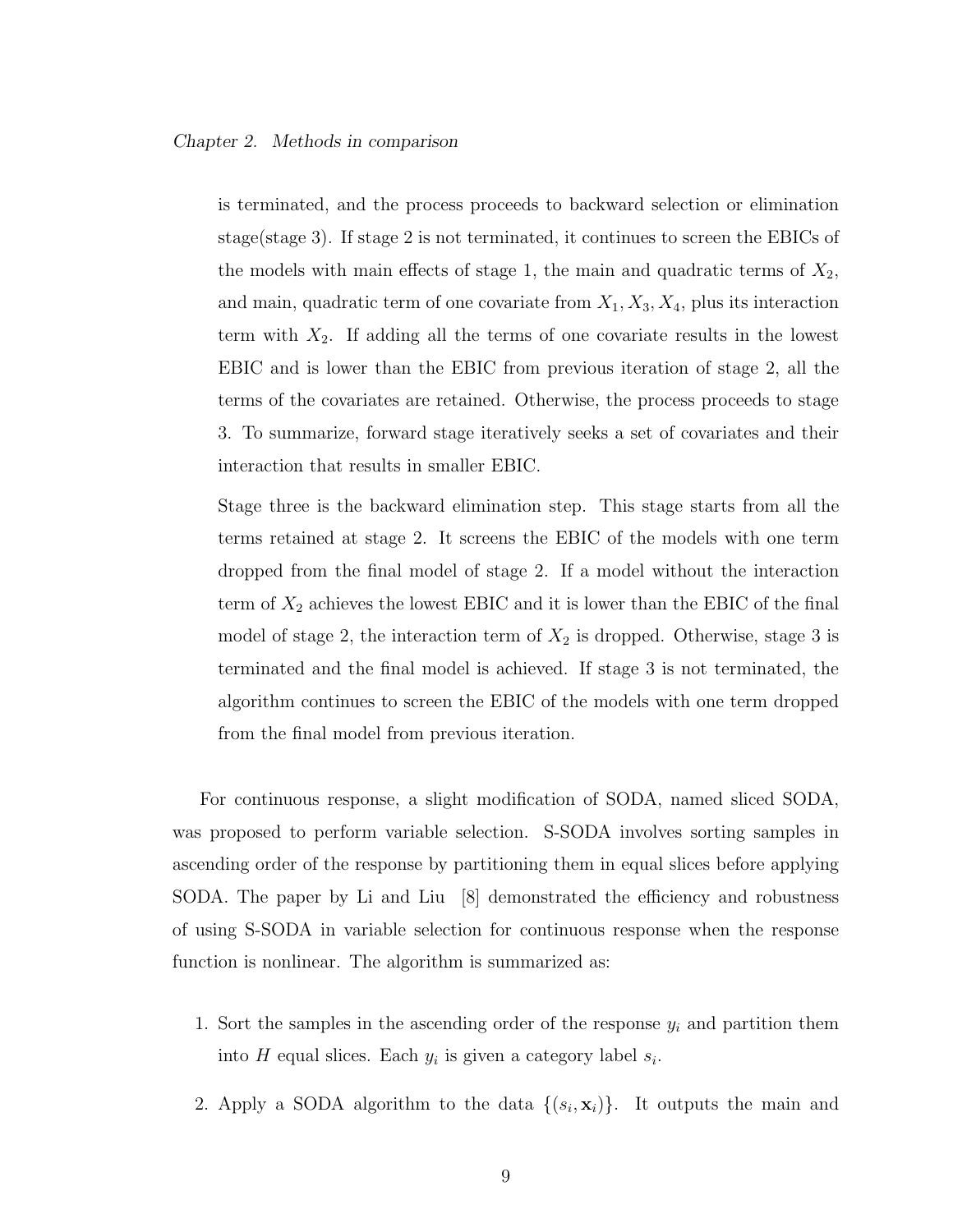*Chapter 2. Methods in comparison*

interaction effects, as well as the variables that

In practice, they proposed using a 10-fold cross-validation (CV) procedure for selecting  $\gamma$  from the set  $\{0, 0.5, 1.0\}$ . For simulation studies and real data analyses in their paper, they set  $\gamma = 0.5$ .

## 2.2 LASSO and Elastic Net

### 2.2.1 LASSO

LASSO is a regularization and variable selection algorithm which performs mostly better than Ridge regression whenever  $p>n$ . For continuous responses, the simple regression model assumed under LASSO is  $y = \beta_0 + \sum_{j=1}^p \beta_j x_j + \epsilon$  where  $\beta_0, \beta_1, \ldots, \beta_p$ are regression coefficients. Interaction terms and quadratic terms can be added into the regression. The LASSO estimates,  $\hat{\beta}_{\lambda}^{L}$  minimizing the quantity

$$
\sum_{i=1}^{n} (y_i - \beta_0 - \sum_{j=1}^{p} \beta_j x_{ij})^2 + \lambda \sum_{j=1}^{p} |\beta_j|
$$
 (2.1)

where  $\lambda \sum_{j=1}^{p} |\beta_j|$  is the penalty term.

It is important to note that LASSO is based on the *L*<sup>1</sup> penalty while ridge is based on the  $L_2$  penalty on the coefficients. A graphic illustration is displayed in Figure 2.1. Here  $L_1$  and  $L_2$  penalty are based on  $L_1$  NORM and  $L_2$  NORM. For a two-dimensional  $\beta$ ,

$$
L_1 \text{ NORMAL : } ||\beta||_1 = |\beta_1| + |\beta_2|
$$
  

$$
L_2 \text{ NORMAL : } ||\beta||_2 = \sqrt{\beta_1^2 + \beta_2^2}
$$

With LASSO, the  $L_1$  penalty tends to force some of the coefficient estimates to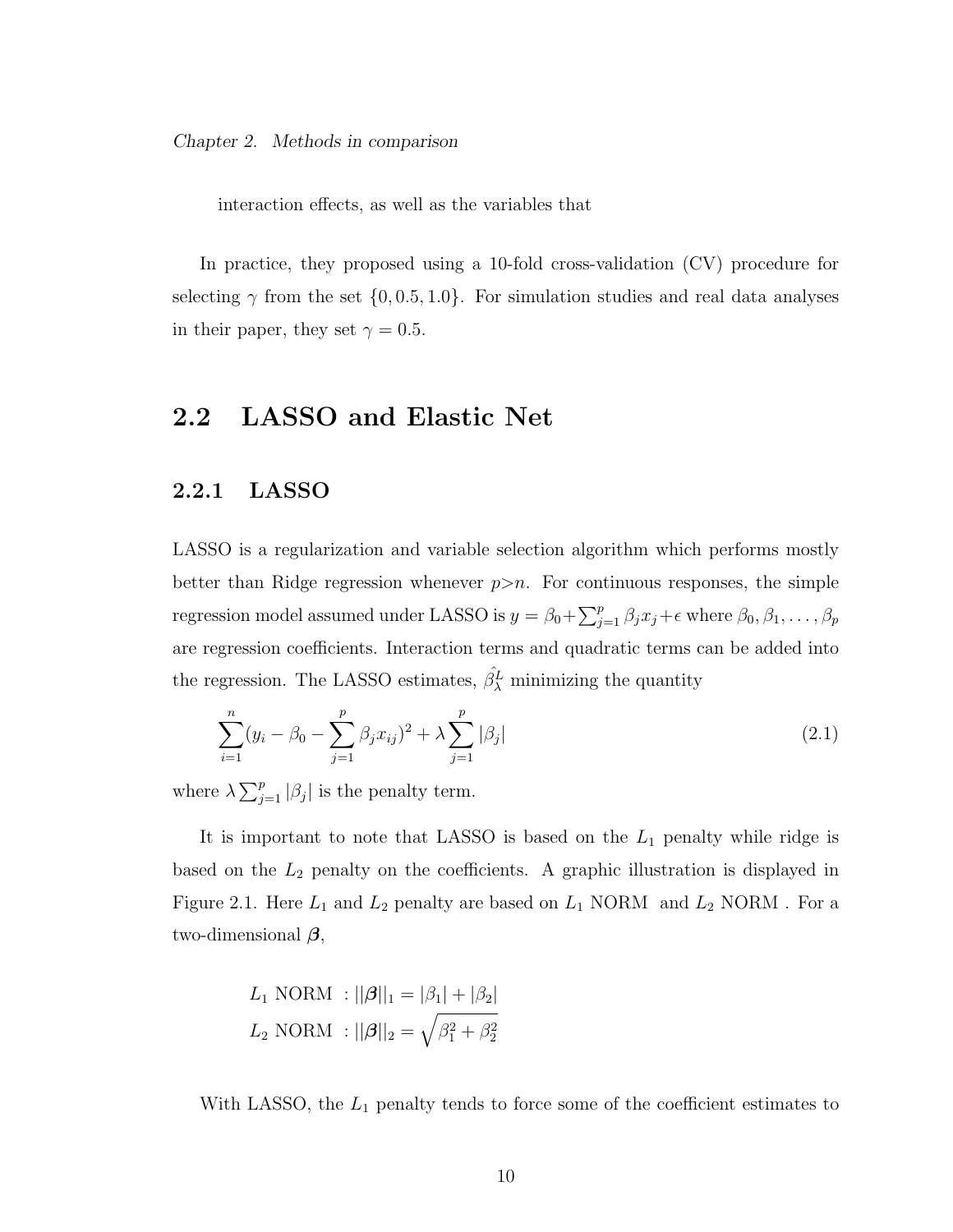*Chapter 2. Methods in comparison*



Figure 2.1: Graph for the Ridge Regression (right side) and LASSO (left side). The two areas are the constraint regions: the disk for the ridge regression,  $\beta_1^2 + \beta_2^2 \le t$ , and the diamond for the LASSO,  $|\beta_1| + |\beta_2| \leq t$ . While the ellipses are the borders of the least squares error functions.

be exactly equal to zero when the tuning parameter  $\lambda$  is sufficiently large enough. Some noted features of LASSO include:

- \* LASSO is advantageous in that it produces only a subset of the original variables.
- $\downarrow$  LASSO will only select one variable if there are grouped which are highly correlated with each other.

For binary responses, the LASSO penalty can be applied in the logistic regression framework. For all simulations, I used LASSO methods for both continuous and binary responses. Moreover, quadratic terms and second order main effects were added to the linear/generalized linear model with first order main effects only.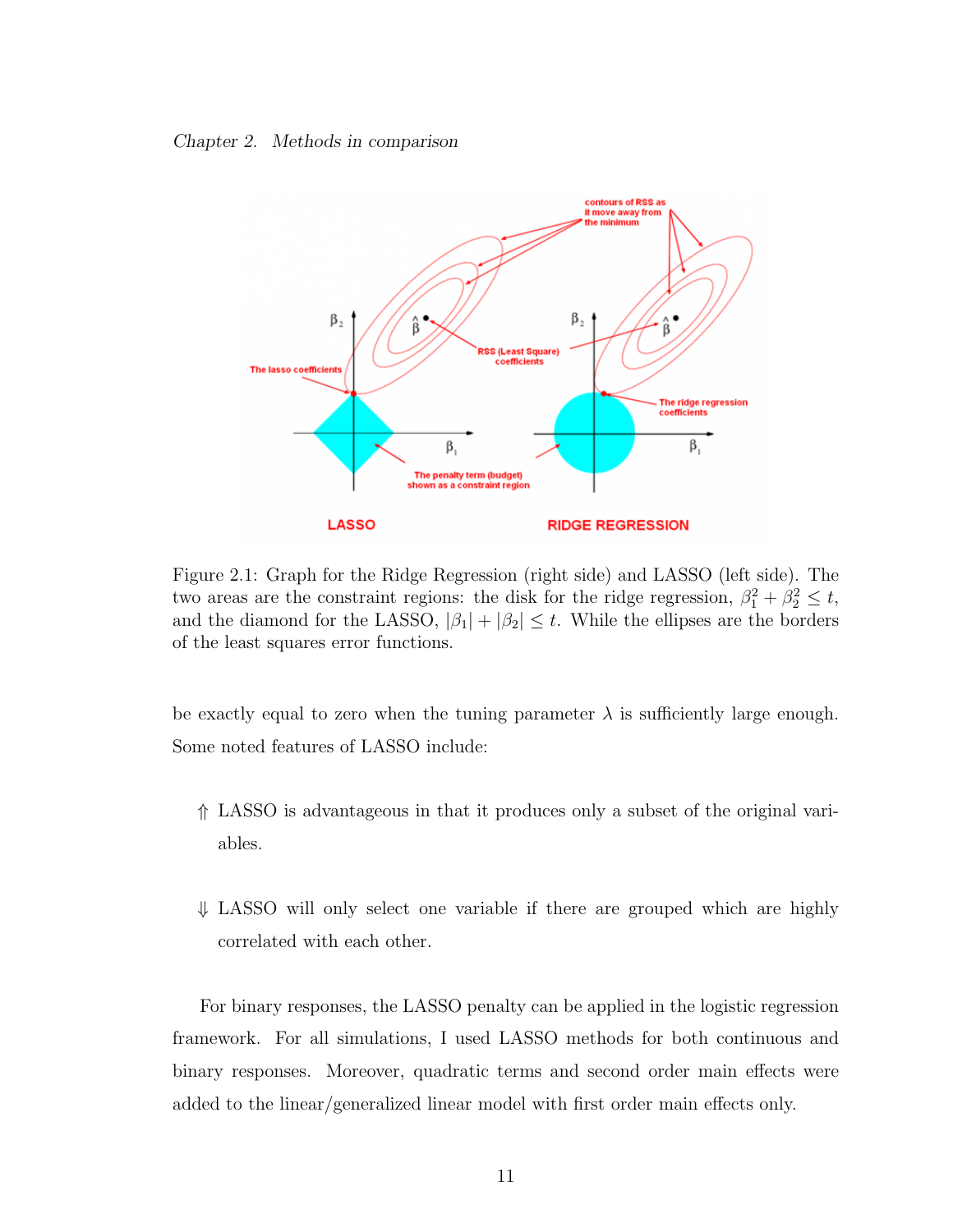*Chapter 2. Methods in comparison*

### 2.2.2 Elastic Net

This algorithm overcomes the limitations of LASSO (selecting only one feature from a group of correlated features) and Ridge(interpretability problem since unimportant coefficients may be shrunken towards zero, but still in the model) by combining the use of  $L_1$  and  $L_2$  norms and hence increase the flexibility of selection and stabilize the selection of grouped variables. The Elastic Net estimates,  $\hat{\beta}_{\lambda}^{L}$  minimizing the quantity

$$
\sum_{i=1}^{n} (y_i - \beta_0 - \sum_{j=1}^{p} \beta_j x_{ij})^2 + \lambda \left[ (1 - \alpha) ||\beta||_2^2 / 2 + \alpha ||\beta||_1 \right] \tag{2.2}
$$

where  $\lambda \geq 0$  is again a complexity parameter and  $0 \leq \alpha \leq 1$  is a compromise between ridge ( $\alpha = 0$ ) and LASSO ( $\alpha = 1$ ).

LASSO and Elastic net variable selection can both be applied using the package 'glmnet'. The package allows a cross-validation procedure to determine the best tuning parameter  $\lambda$ . For Elastic net, I also added quadratic terms and second order main effects to the linear/generalized linear model.

## 2.3 Random Forest

Random Forest is a decision tree-based form of an algorithm which deals with problems related to regression, classification and various levels of complexities. It is based on the concept of building multiple trees whose combining effect later produces a single consensus. Since it does not require a functional relationship between the predictors and the response, it is a great candidate for model selection when considering high dimensional data.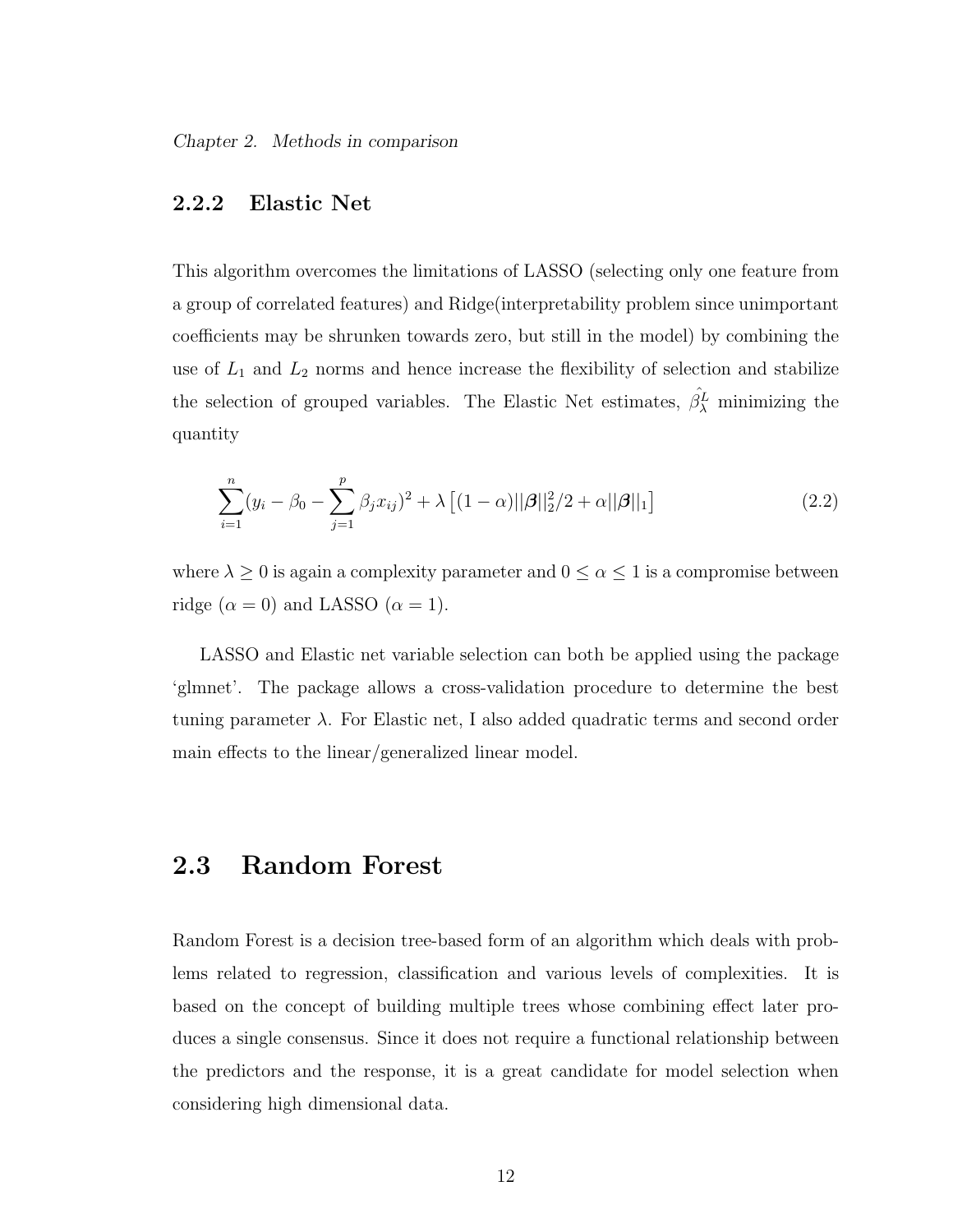### 2.3.1 Decision tree

Consider a learning set  $L = \{(X_1, Y_1), \ldots, (X_n, Y_n)\}$  where the input vector  $X =$  $(X_1, \ldots, X_p)$  and *Y* is either a class label for classification problems or a numerical response for regression ones. The CART (Classification and Regression Trees) method defined by Breiman et al. (1984) is a well-known way to design optimal single binary decision trees. A single tree represents recursive splitting of the covariate space where every node of interest corresponds to one region in the original space; two child nodes will occupy two different regions and if I put the two together, I get the same region as that of the parent node; in the end, every leaf node is assigned to a class. As an example, I show in Figure 2.2 a single fitted tree using data on Children who have had Corrective Spinal Surgery and 'rpart' package. The response variable is 'Kyphosis', which is a factor with two levels absent and present indicating if a kyphosis (a type of deformation) was present after the operation. Covariates used were 'Age' (age in months), 'Number' (the number of vertebrae involved), and 'Start' (the number of the first (topmost) vertebra operated on). The fitted tree shows that the first split uses variable 'Start' at value 8.5 and when Start' is less than 8.5, there are 8 kyphosis cases and 11 kyphosis absences. When Start' is greater than 8.5, the space is further split by variable 'Start' at value 14.5, and when Start' is greater than 14.5, there are 29 kyphosis cases and 0 kyphosis absences. The third and fourth split used the variable 'Age,' and the interpretations of the splits are similar to those of 'Start.' The construction of a single tree typically involves the selection of the splits, how to make splits and how to decide when to declare a node terminal and stop splitting.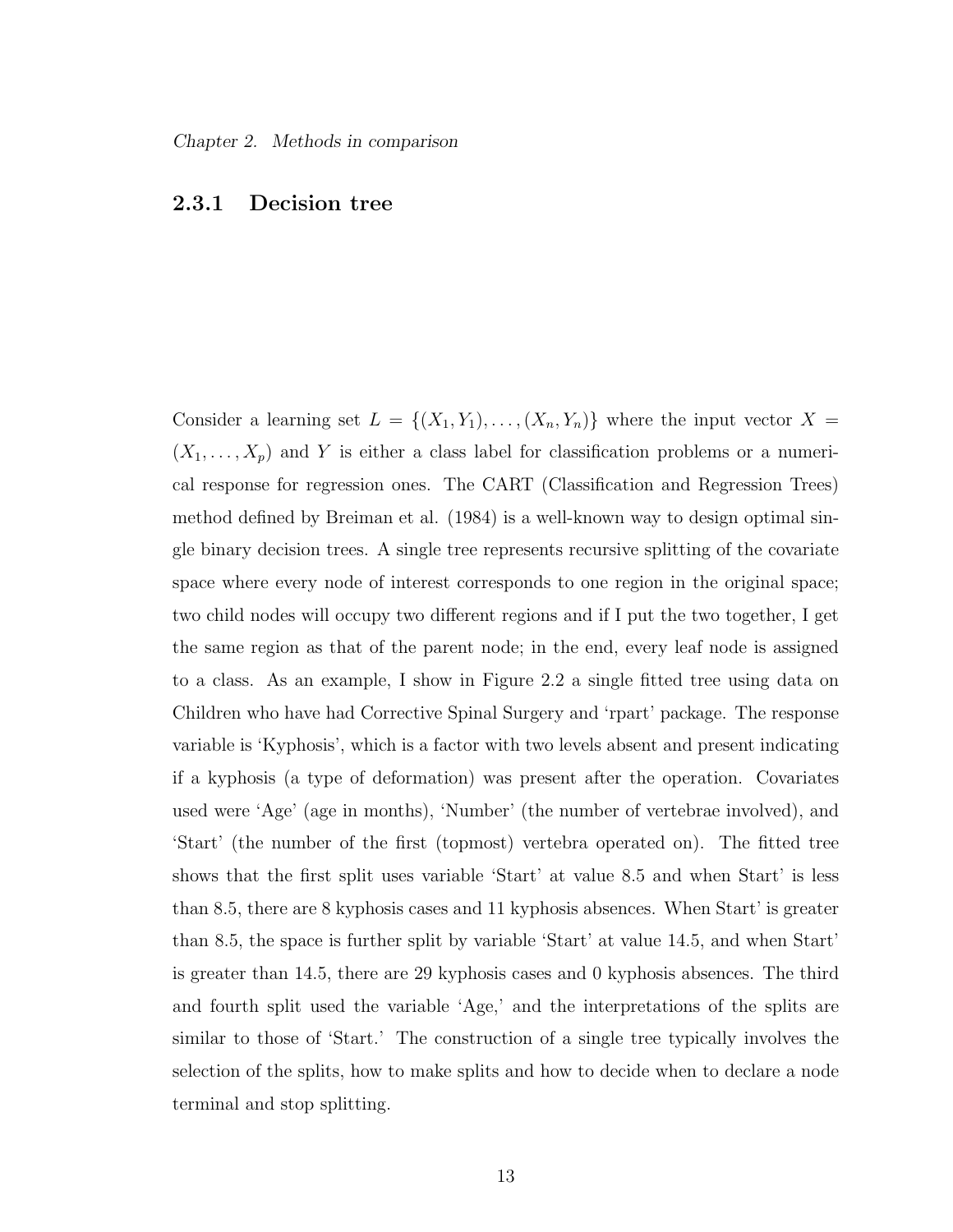#### *Chapter 2. Methods in comparison*



Figure 2.2: A single fitted tree for Kyphosis using data on Children who have had Corrective Spinal Surgery.

### 2.3.2 Random forest

Random forest (Breiman 2001) builds multiple decision trees and merges them to get a more accurate result. Let *N* be the number of observations and assume for now that the response variable is binary. The Random forest algorithm proceeds like the following:

- 1. Take a random sample of predictors without replacement. Typical setting set the number of predictors selected as  $p/3$  for regression and  $\sqrt{p}$  for classification.
- 2. Take a random sample without replacement of a fixed number of predictors.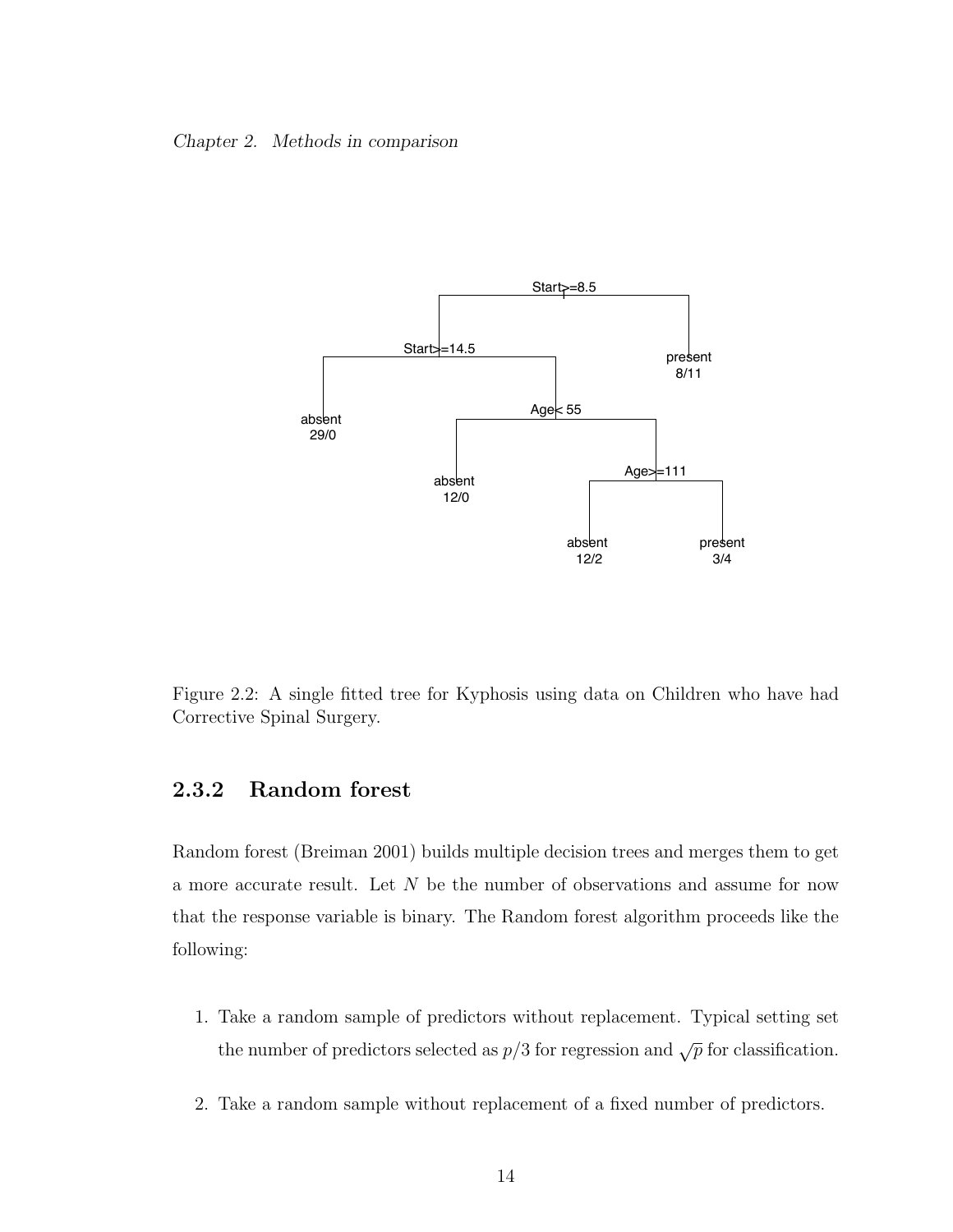This distinguishes random forests from bagging.

- 3. Construct a split by using predictors selected in Step 2.
- 4. Repeat Steps 2 and 3 for each subsequent split until the tree is as large as desired. Typically the splitting of a branch stops when the node has less than 5 observations for regression and 1 observation for classification.
- 5. Fit the out-of-bag data using the tree. Store the class assigned to each observation along with each observation's predictor values.
- 6. Repeat Steps 1-5 a large number of times. Typical setting is 500.
- 7. To obtain a classification, count the number of trees that it is classified in each category. Assign the observation to the category that has a majority vote.

For continuous step, the last step gives a fitted value by taking the average of the fitted values from each tree.

### 2.3.3 RF variable selection

The random forests variable selection procedures proposed by Genuer et al. (2010b) are based on prediction performance of RF focusing on the out-of-bag (OOB) error and the quantification of the variable importance. Out-of-bag data refers to data that are not included in the bootstrap sample that is used to construct the trees. The OOB error rate is defined by

$$
errOOB = \begin{cases} \frac{1}{n} \text{Card}\{i \in \{1, ..., n\} | y_i \neq \hat{y}_i\} & \text{in the classification framework} \\ \frac{1}{n} \sum_{\{i \in \{1, ..., n\}} (y_i - \hat{y}_i)^2 & \text{in the regression framework} \end{cases}
$$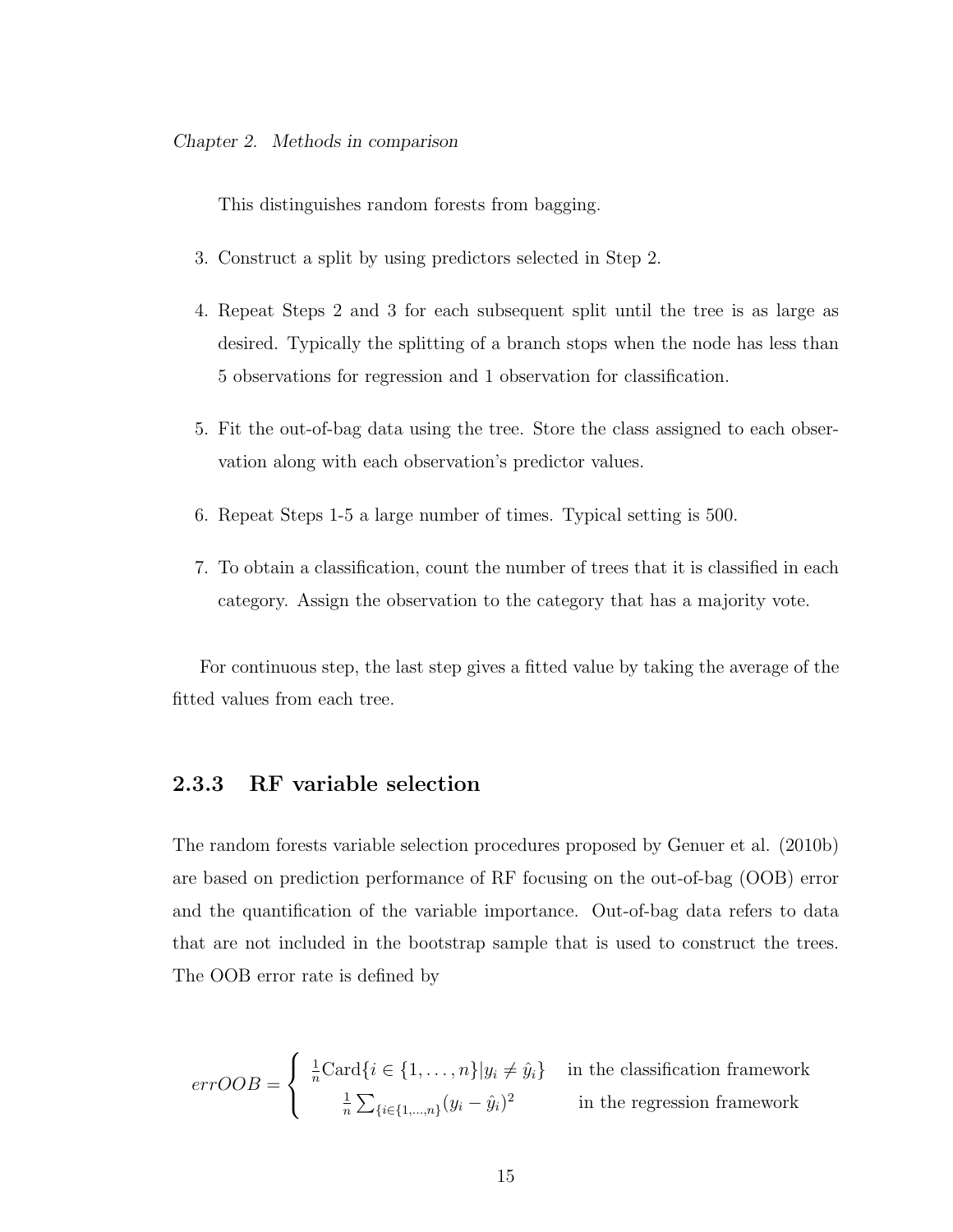#### *Chapter 2. Methods in comparison*

where  $\hat{y}_i$  is the aggregation of the predicted values by trees for which  $(x_i, y_i)$  belongs to the associated OOB sample. In other words, *errOOB* is the mean prediction error on each training sample  $x_i$ , using only the trees that did not have  $x_i$  in their bootstrap sample.

Based on the definition of out-of-bag (OOB) error, the variable importance is outlined as the following. Define *OOB<sup>t</sup>* as the out-of-bag data associated with tree *t*, which refers to sample data not included in the bootstrap sample used to construct tree *t*. Denote  $errOOB_t$  as the error of a single tree *t* on the  $OOB_t$  sample. Let  $\widetilde{OOB}_t^j$  be a perturbed sample by randomly permuting the values of  $X_j$  in  $OOB_t$ and  $\widetilde{errOOB}$ <sup>*i*</sup><sub>*t*</sub> be the associated error of tree *t* on the perturbed sample. Variable importance of  $X_j$  is then defined as

$$
VI(X_j) = \frac{1}{ntree} \sum_{t} \left( err\widetilde{OOB}_t - err\widetilde{OOB}_t \right)
$$

where the sum is over all trees *t* of the RF and 'ntree' denotes the number of trees of the RF. For the proposed variable selection methods, the authors propose running repetitions of forests and obtain a sample of variable importance measures.

Algorithm for variable selection (Genuer et al. 2015):

- Step 1: Preliminary elimination and ranking:
	- Rank the variables by sorting the VI (averaged over typically 50 RF runs) in descending order.
	- Eliminate the variables of small importance (let *m* be the number of remaining variables). The threshold is estimated as the minimum value given by a CART model where *y* are the sample standard deviation of the VI and X are the ranks of VI for the variables. Then only the variables with an averaged VI exceeding this threshold are retained. The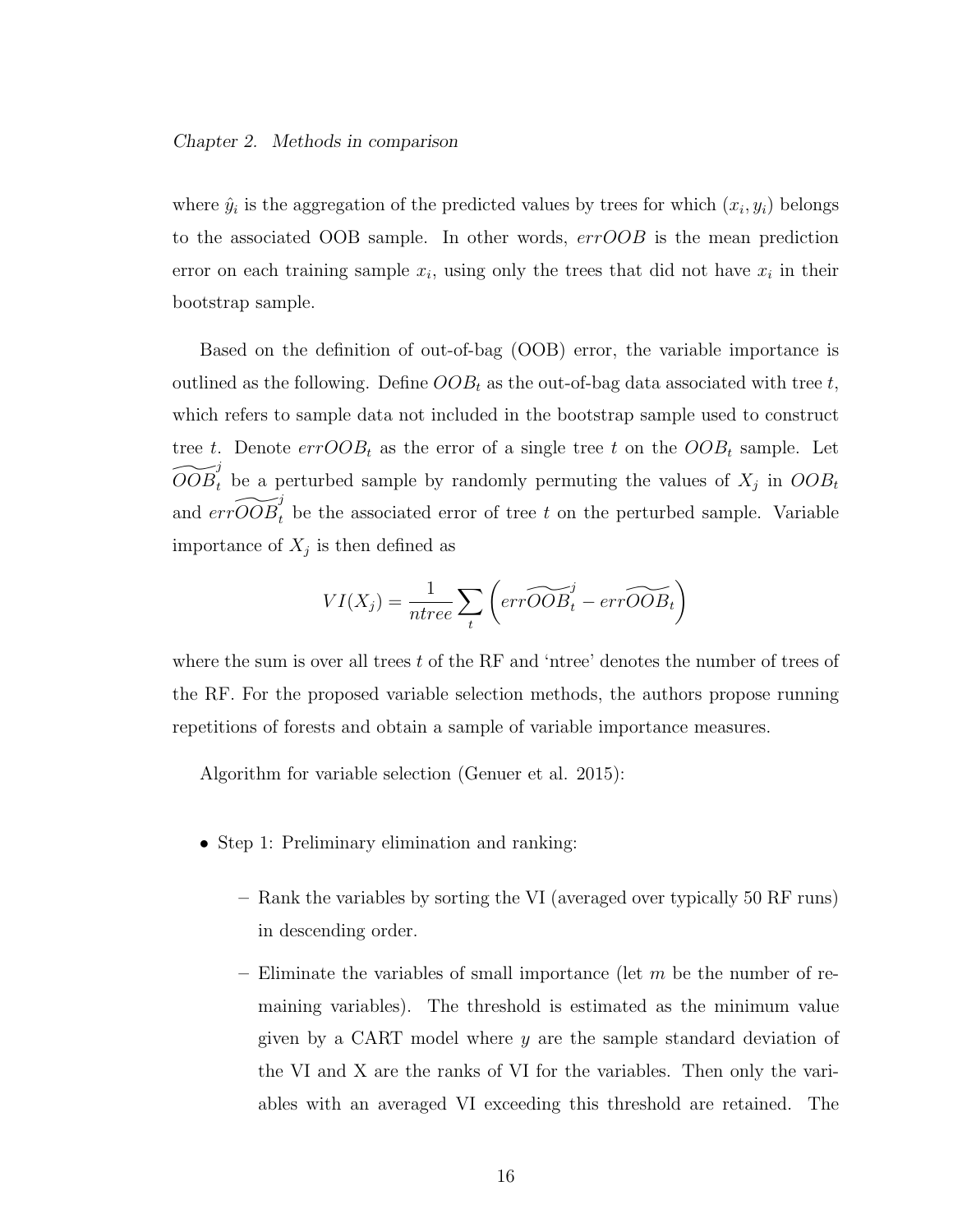idea is based on the fact that variability of VI is larger for true variables compared to useless ones.

- *•* Step 2. Variable selection:
	- For interpretation:Based on the collection of the variables retained by step 1 and the ranking of the those variables, construct the nested collection of RF models involving the k first variables, for  $k = 1$  to m and select the set of variables involved in the model leading to the smallest OOB error. This leads to consider  $m'$  variables.
	- For prediction: starting with the ordered variables retained for interpretation, construct an ascending sequence of RF models, by invoking and testing the variables in a stepwise way. The test is that a variable is added only if the error decrease is larger than a threshold and the threshold is set to the mean of the absolute values of the first order differentiated OOB errors between the model with  $m'$  variables and the one with  $m$  variables:

$$
\frac{1}{m-m'}\sum_{j=m'}^{m-1} |errOOB(j+1)-errOOB(j)|
$$

where  $errOOB(i)$  is the OOB error of the RF built using the *j* most important variables. The idea is that the OOB error decrease must be significantly greater than the average variation obtained by adding noisy variables.

The package 'VSURF' implements the variable selection methods for interpretation or prediction. The 'mtry' parameter is the number of variables randomly sampled as candidates at each split. Here it is set to  $p$  if  $p < n$  and otherwise it is set to  $p/3$ . The default 'ntree' is 2000 in VSURF.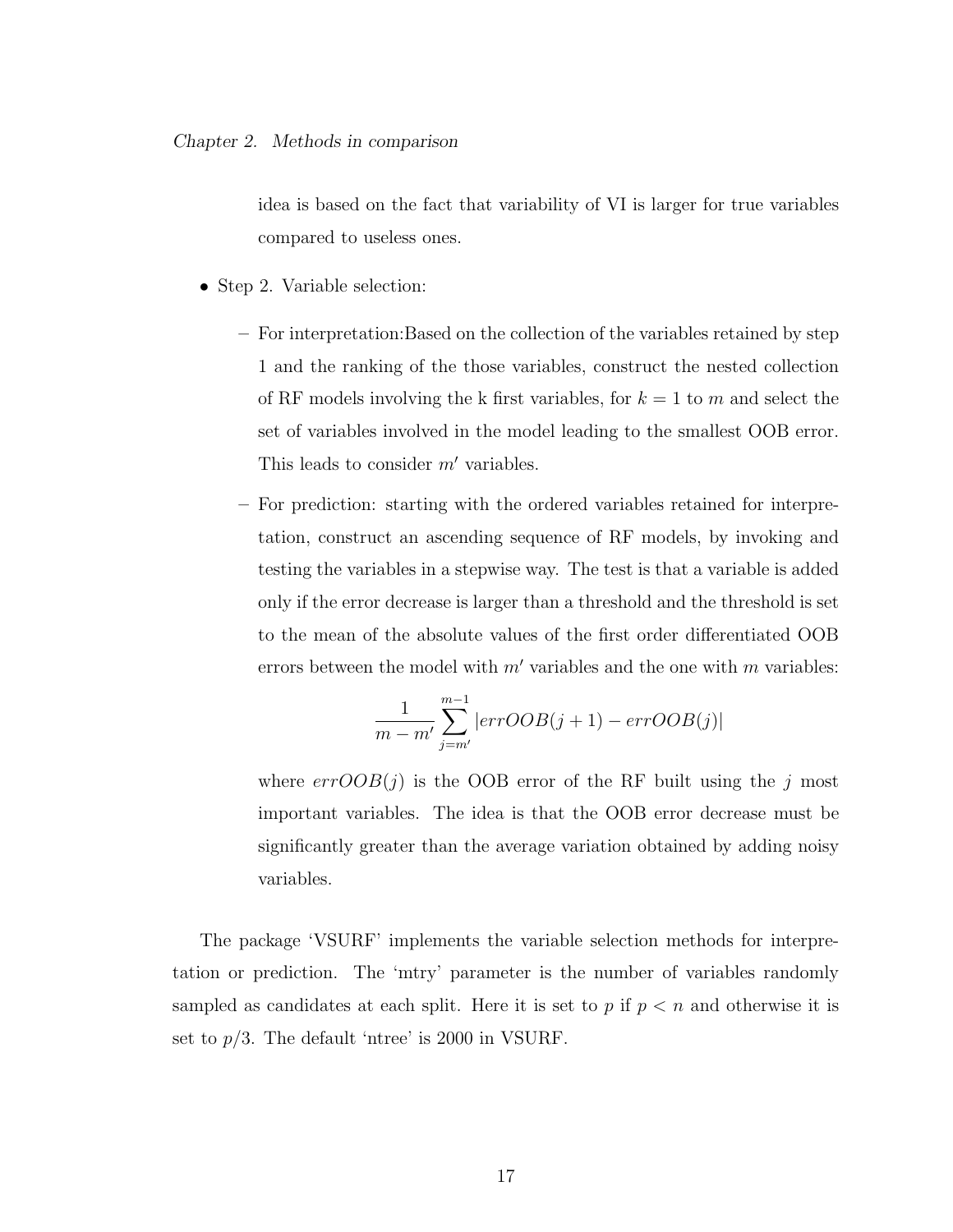## Chapter 3

## Simulations

The motivating dataset examines the impact of uranium exposures on birth outcomes and early child development on Navajo Nation. The UNM team solicited community, Navajo and Federal agency input to inform a study design respectful of the Navajo culture and inclusive of appropriate measures to address community concerns. This ongoing study began recruitment in 2013 and is assessing exposures through quantification of 36 metals in blood and urine specimens. The NBCS enrolled pregnant women whose children were followed for growth and neuro-developmental outcomes for 12 months of age to determine the effect of legacy waste on both birth and overall health outcomes. For our simulations, I simulated responses under various scenarios with covariates bootstrapped from real data and then compared false positive percentages and false negative percentages of SODA/S-SODA, LASSO, Elastic Net, Random forest methods. Note that quadratic terms were included in models built to make a fair comparison between LASSO and SODA

Bootstrap covariates: From the preliminary data, if metals levels were below detection limits, the levels were replaced by the limit of detection (LOD) divided by a square root of 2 [10]. The levels of metals in urine were further divided by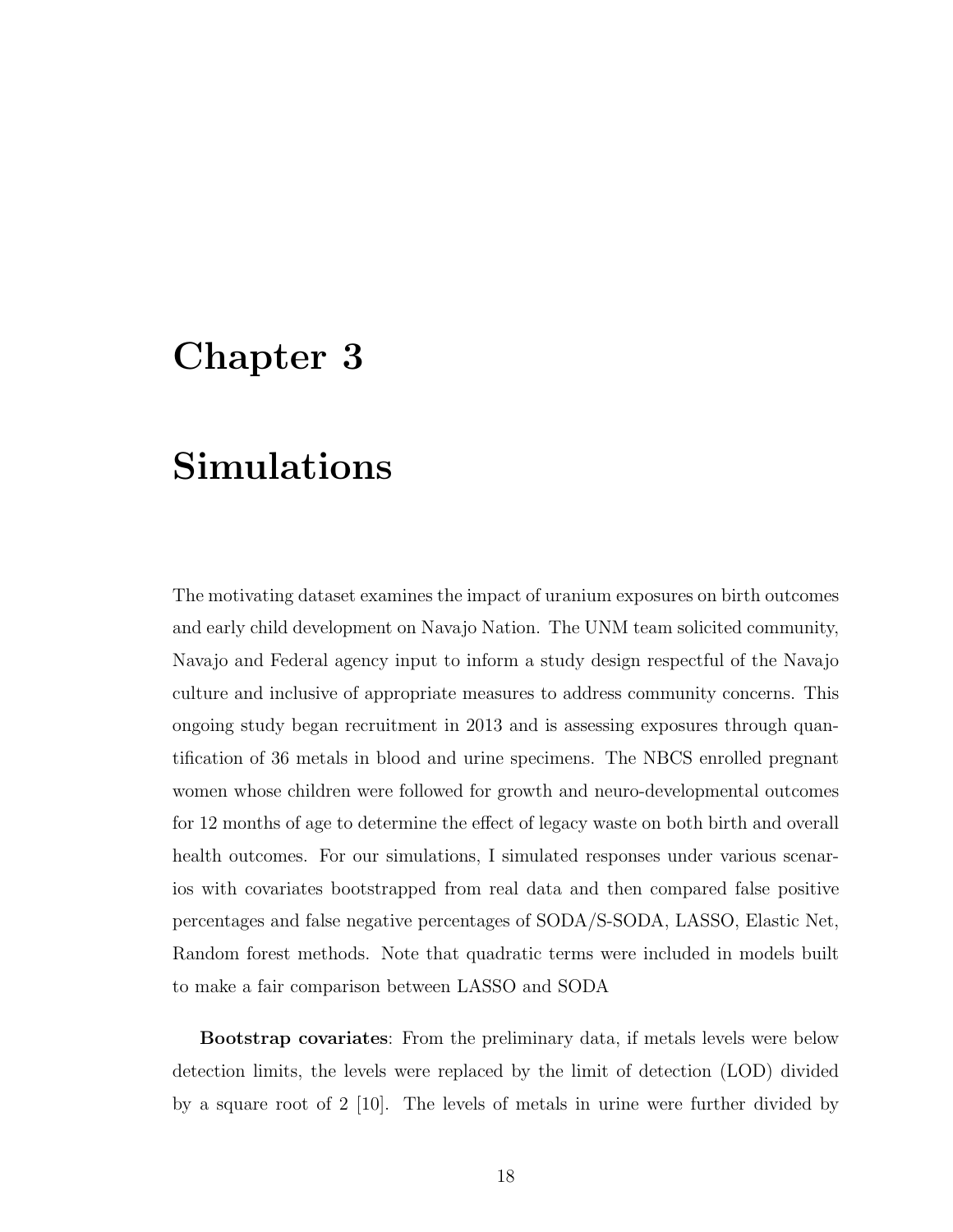the creatinine level to adjust for kidney function. Demographic variables recorded are mother's age (continuous), gestation age (continuous), number of people in the household (discrete), weight at birth (continuous), household income (categorical), mother's education (categorical), mother's marital status (categorical), and Mother's employment (categorical). Variables with more than 70% LOD or more than 40% missing were excluded. Observations with missing covariates were excluded. Covariates were created according to the following: (1)"standardization": all continuous variables were standardized about their means and standard deviations; (2) "dummy variables": dummy variables were created for all the categorical variables with the baseline excluded from the covariate matrix, since none of the methods need to create an intercept term; (3)"bootstrap samples": bootstrapped samples were created by randomly sampling a set of covariates from the data without replacement. There are 47 covariates in total with 33 that are continuous variables while 14 are binary variables.

Scenario 1: in this scenario the continuous responses were simulated from the model

$$
y = f(x) + \epsilon
$$
  

$$
f(x) = 1 + x_1 - x_2^2 + x_3 + x_1 x_2 + z + z x_1
$$
  

$$
\epsilon \sim N(0, \sigma_{\epsilon}^2)
$$

where  $x_1, x_2, x_{i3}$  are three continuous covariates randomly selected from the set of continuous covariates, *z<sup>i</sup>* is a discrete covariate randomly selected from the set of discrete variables;  $\sigma_{\epsilon}^2$  is determined so that the signal-to-noise ratio  $var(f(x))/\sigma_{\epsilon}^2$  is 0.5, 2, or 4.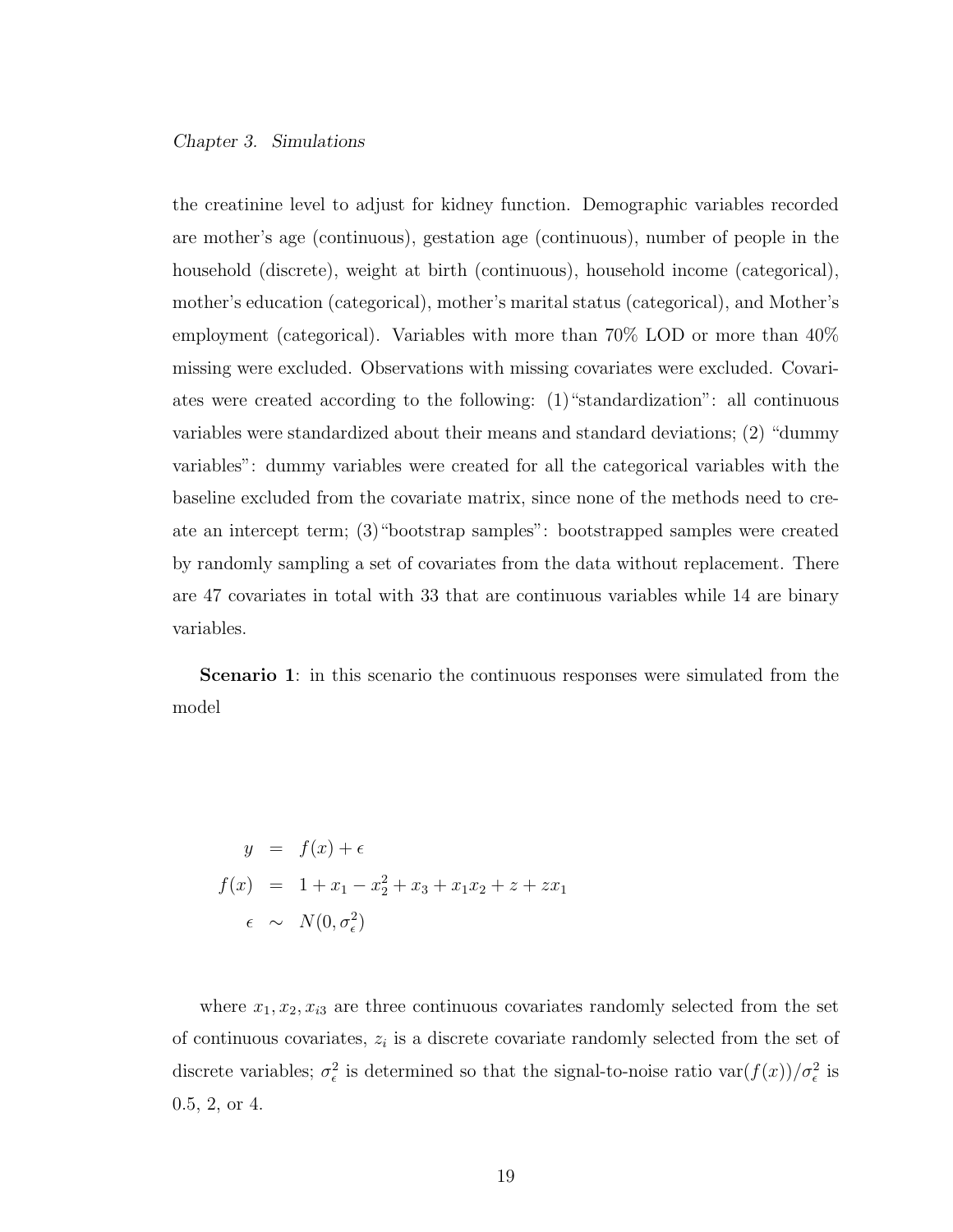Scenario 2: in this scenario the continuous responses were simulated as shown beow;

$$
y = f(x) + \epsilon,
$$
  
\n
$$
\log\left(\frac{f(x)}{1 - f(x)}\right) = 1 + x_1 - x_2^2 + x_3 + x_1x_2 + z + zx_1,
$$
  
\n
$$
\epsilon \sim N(0, \sigma_{\epsilon}^2).
$$

Covariates were selected in a similar way to Scenario 1 and  $\sigma_{\epsilon}^2$  is also determined so that the signal-to-noise ratio  $\text{var}(f(x))/\sigma_{\epsilon}^2$  is 0.5, 2, or 4.

Scenario 3: in this scenario, binary responses were simulated from a logistic regression model. Let  $P(y = 1) = \log \left( \frac{f(x)}{1 - f(x)} \right)$ ). Two sets of coefficients were considered for  $f(x)$ 

Set 1: 
$$
f(x) = 1 + x_1 - x_2^2 + x_3 + x_1x_2 + z + zx_1
$$
,  
\nSet 2:  $f(x) = 1 + 0.5x_1 - 0.5x_2^2 + 0.5x_3 + 0.5x_1x_2 + 0.5z + 0.5zx_1$ ,

Hyper-parameter settings: for scenarios 1 and 2, S-SODA, LASSO, Elastic net, RF interpretation, and RF prediction methods were used to perform variable selection. For scenarios 3, SODA, LASSO, Elastic net, RF interpretation, and RF prediction methods were used to perform variable selection. For S-SODA, I consider six settings (1)  $H = 5, \gamma = 0$ , (2)  $H = 5, \gamma = 0.5$ , (3)  $H = 5, \gamma = 1$ , (4)  $H = 2, \gamma = 0$ , (5)  $H = 2, \gamma = 0.5$ , and (6)  $H = 2, \gamma = 1$ . For SODA, I consider three settings of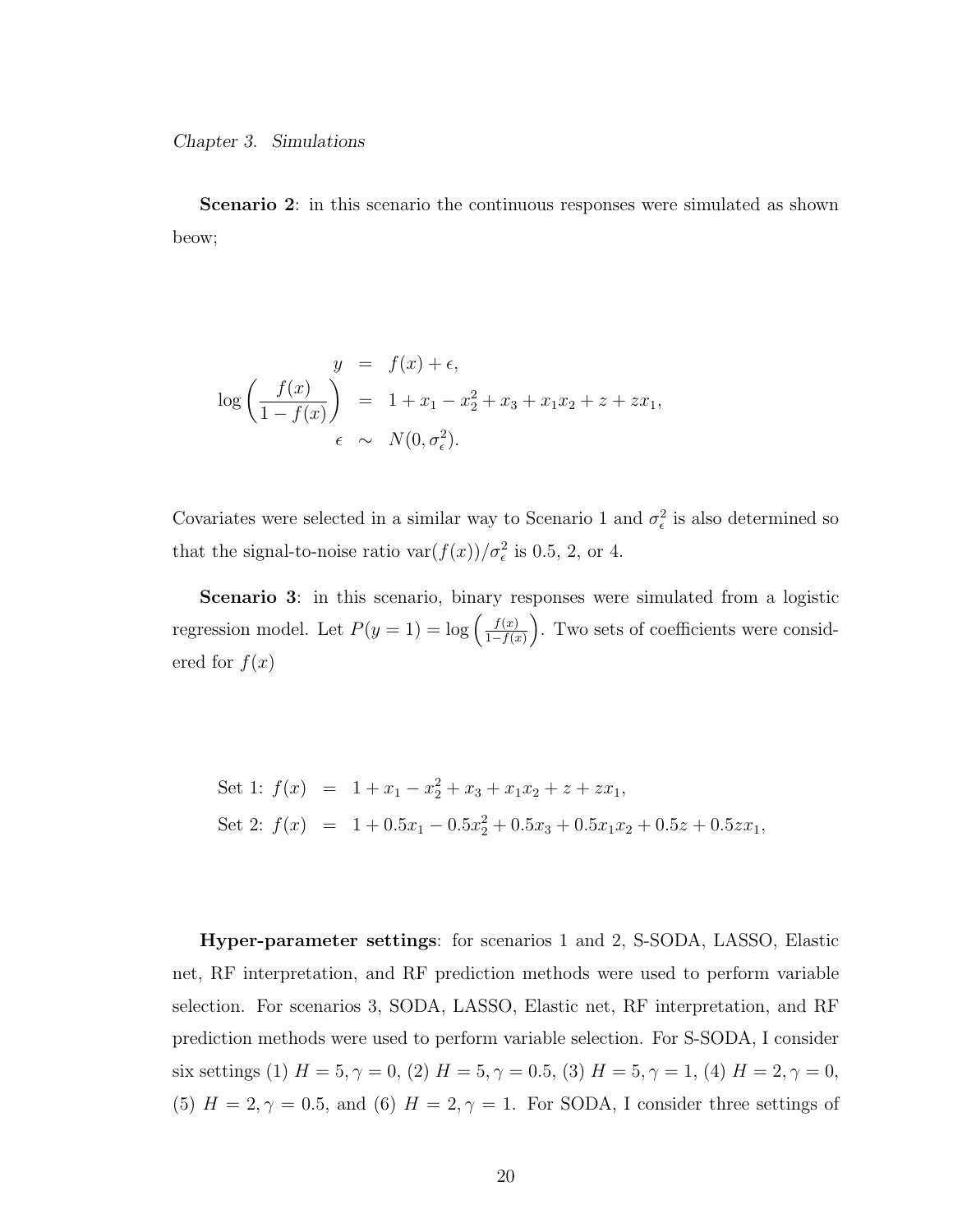$\gamma$ :  $\{0, 0.5, 1\}$ . For LASSO and Elastic net, a cross-validation procedure was used to determine the tuning parameter  $\lambda$ . For RF variable selection methods, 'mtry' is set as 12.

A seed of 53 was used for repeatability and reproducibility. Our measure of performance is based on the percent of false positives (the number of wrongly identified variables divided by the number of zero effect covariates) and percent of false negatives (the number of missed covariates divided by the number of nonzero effect covariates). Table 3.1 and Table 3.4 are for scenario 1; Table 3.2 and Table 3.5 are for scenario 2; Table 3.3 and Table 3.3 are for scenario 3.

Table 3.1: Percentages of false positives and false negatives selected by S-SODA, LASSO, Elastic Net, Random forest (interpretation), and Random forest (prediction). The response is continuous, and model is linear; S-SODA being compared here sets  $H = 5$  and  $\gamma = 0.5$ .

|                  |             |       | <b>S-SODA</b> |       | Elastic net |       | <b>LASSO</b> |       | (interp.) | $\rm RF$<br>(pred.) |       |
|------------------|-------------|-------|---------------|-------|-------------|-------|--------------|-------|-----------|---------------------|-------|
|                  | signal-to   |       |               |       |             |       |              |       |           |                     |       |
| $\boldsymbol{n}$ | noise-ratio | FP    | FN            | FP    | FN          | FP    | FN           | FP    | FN        | FP                  | FN    |
| 50               | 0.5         | 0.003 | 0.994         | 0.239 | 0.584       | 0.163 | 0.659        | 0.080 | 0.691     | 0.056               | 0.734 |
|                  | 2.0         | 0.002 | 0.956         | 0.375 | 0.322       | 0.279 | 0.395        | 0.062 | 0.582     | 0.042               | 0.621 |
|                  | 4.0         | 0.004 | 0.920         | 0.402 | 0.316       | 0.272 | 0.382        | 0.050 | 0.567     | 0.030               | 0.591 |
| 100              | 0.5         | 0.000 | 0.984         | 0.302 | 0.425       | 0.238 | 0.472        | 0.071 | 0.625     | 0.050               | 0.661 |
|                  | 2.0         | 0.000 | 0.875         | 0.476 | 0.215       | 0.389 | 0.251        | 0.043 | 0.500     | 0.026               | 0.511 |
|                  | 4.0         | 0.000 | 0.812         | 0.532 | 0.157       | 0.406 | 0.200        | 0.037 | 0.520     | 0.020               | 0.541 |
| <b>200</b>       | 0.5         | 0.000 | 0.940         | 0.454 | 0.249       | 0.335 | 0.322        | 0.046 | 0.556     | 0.032               | 0.577 |
|                  | 2.0         | 0.000 | 0.742         | 0.577 | 0.112       | 0.478 | 0.134        | 0.026 | 0.472     | 0.015               | 0.500 |
|                  | 4.0         | 0.000 | 0.587         | 0.658 | 0.076       | 0.514 | 0.099        | 0.024 | 0.481     | 0.012               | 0.492 |

Based on the results in Table 3.1, S-SODA have the lowest FP percentage (the number of falsely selected variables divided by the total number of zero-effect variables) across all scenarios and the highest FN percentage (the number of missed selected variables divided by the total number of true variables). LASSO and Elastic Net have higher FP percentages than other methods but also lower FN percentages. Comparing Elastic Net with LASSO, LASSO has higher FP and lower FN. Random Forest methods have low FP rates and have high FN, but those FN percentages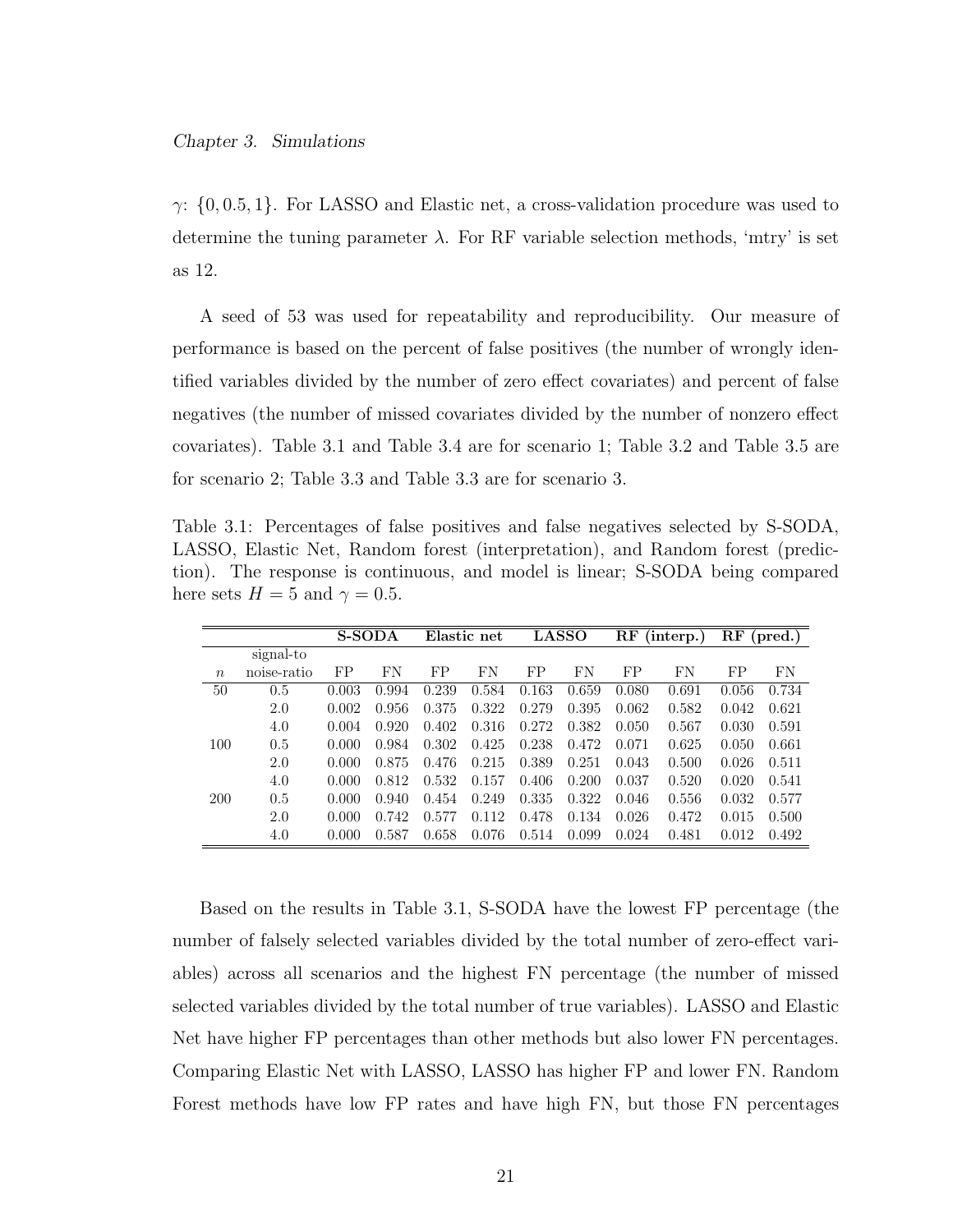are better than SODA. As expected, Random forest using interpretation step has higher FP percentage and lower FN percentage than Random forest using prediction step. As sample size increases or signal-to-noise ratio increases, the FN percentages decrease for all methods, FP percentages increase for LASSO and Elastic Net and decrease for S-SODA and Random forest methods. Elastic net performs better than LASSO regarding FP percentages since Elastic net handles correlated variables better than LASSO. Note that the number of true variables in the model is four and the number of zero-effect variables is 43. So LASSO and Elastic net include on average 9 to 26 zero-effect variables in the model.

Table 3.2: Percentages of false positives and false negatives selected by S-SODA, LASSO, Elastic Net, Random forest (interpretation), and Random forest (prediction). The response is continuous, and model is nonlinear; S-SODA being compared here sets  $H = 5$  and  $\gamma = 0.5$ .

|                  |             |       | <b>S-SODA</b> |       | Elastic net |       | <b>LASSO</b> |       | (interp.) | RF<br>$(\text{pred.})$ |           |
|------------------|-------------|-------|---------------|-------|-------------|-------|--------------|-------|-----------|------------------------|-----------|
|                  | signal-to   |       |               |       |             |       |              |       |           |                        |           |
| $\boldsymbol{n}$ | noise-ratio | FP    | FN            | FP    | FN          | FP    | FN           | FP    | FN        | FP                     | <b>FN</b> |
| 50               | 0.5         | 0.000 | 1.000         | 0.432 | 0.500       | 0.163 | 0.750        | 0.079 | 0.650     | 0.070                  | 0.650     |
|                  | 2.0         | 0.000 | 1.000         | 0.288 | 0.300       | 0.214 | 0.350        | 0.032 | 0.500     | 0.023                  | 0.500     |
|                  | 4.0         | 0.000 | 0.950         | 0.316 | 0.550       | 0.349 | 0.600        | 0.037 | 0.400     | 0.023                  | 0.450     |
| 100              | 0.5         | 0.000 | 0.950         | 0.288 | 0.450       | 0.302 | 0.350        | 0.051 | 0.500     | 0.042                  | 0.500     |
|                  | 2.0         | 0.000 | 0.650         | 0.460 | 0.100       | 0.465 | 0.100        | 0.028 | 0.350     | 0.023                  | 0.350     |
|                  | 4.0         | 0.000 | 0.600         | 0.749 | 0.500       | 0.530 | 0.250        | 0.023 | 0.400     | 0.023                  | 0.400     |
| 200              | 0.5         | 0.000 | 0.800         | 0.293 | 0.250       | 0.367 | 0.300        | 0.023 | 0.400     | 0.018                  | 0.500     |
|                  | 2.0         | 0.000 | 0.350         | 0.735 | 0.050       | 0.576 | 0.100        | 0.014 | 0.300     | 0.014                  | 0.300     |
|                  | 4.0         | 0.000 | 0.250         | 0.837 | 0.050       | 0.725 | 0.050        | 0.005 | 0.300     | 0.000                  | 0.350     |

Based on results in Table 3.2, I observe the same consistent observation regarding S-SODA across most if not all scenarios. Once more, Elastic Net and LASSO have the highest FP percentages and lowest FN percentages. Except for three scenarios, Elastic Net has higher FP percentages than and lower FN percentages when compared to LASSO. Random Forest methods have low FP percentages, and high FN percentages and FN percentages are better than S-SODA. As expected, Random forest using interpretation step has slightly higher FP percentage than Random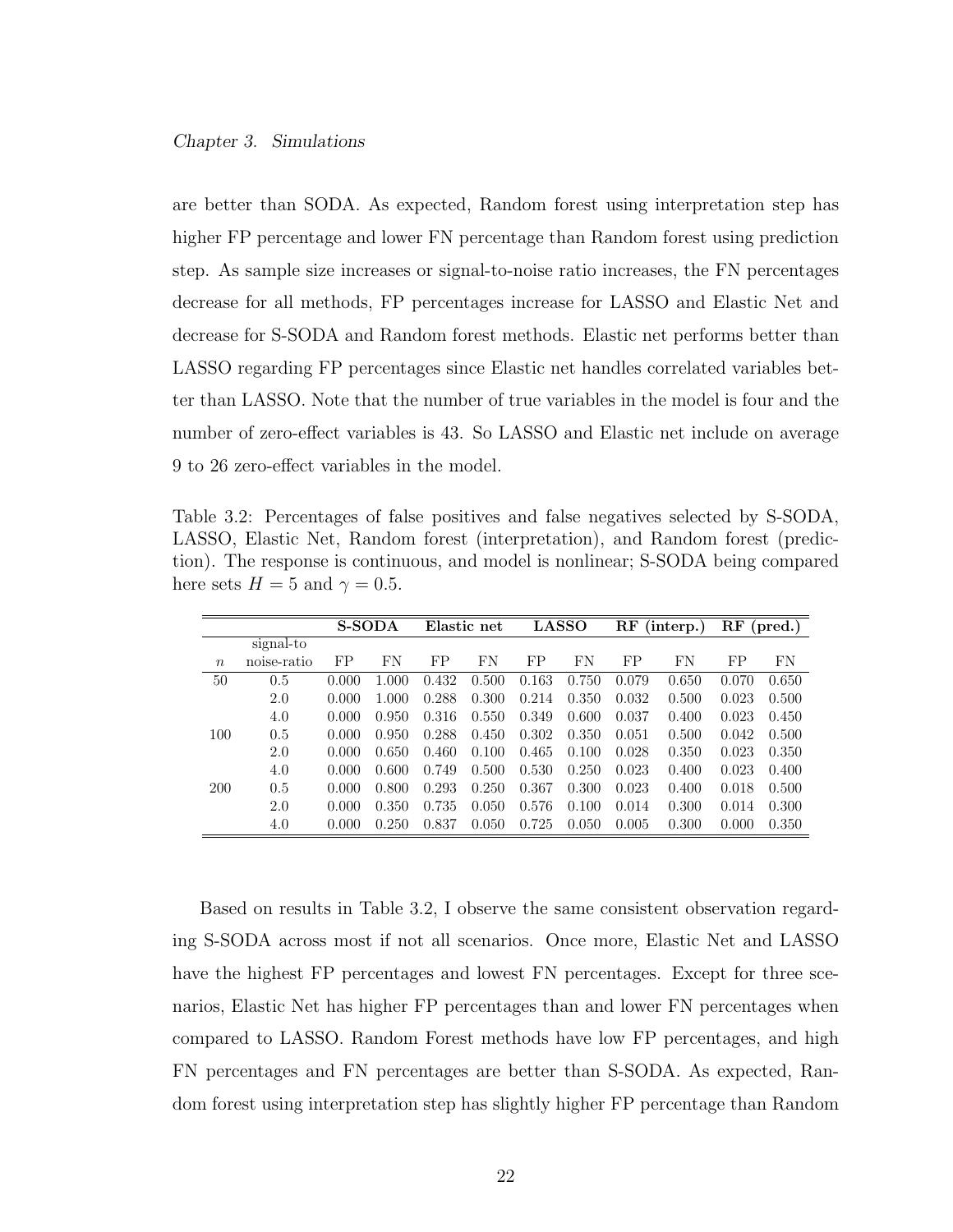forest using prediction step whereas FN percentages are comparable. FP percentages increase for LASSO and Elastic Net and appear to decrease for Random forest methods. Elastic net performs better than LASSO regarding FP percentages since Elastic net handles correlated variables better than LASSO.

Table 3.3: Percentages of false positives and false negatives selected by SODA with a hyper-parameter of  $\gamma = 0.5$ , Elastic net, LASSO, Random forest (interpretation) and Random forest (prediction). The response here is categorical, and model is logistic; SODA being compared sets  $\gamma = 0.5$ .

|                  |                | <b>SODA</b> |       | Elastic Net LASSO |       |       |           | $RF$ (interp.) $RF$ (pred.) |       |       |       |
|------------------|----------------|-------------|-------|-------------------|-------|-------|-----------|-----------------------------|-------|-------|-------|
| $\boldsymbol{n}$ | coefficient    | FP          | FN    | FP                | FN    | FP.   | <b>FN</b> | FP                          | FN    | FP.   | FN    |
| 50               |                | 0.040       | 0.819 | 0.198             | 0.706 | 0.119 | 0.805     | 0.064                       | 0.782 | 0.042 | 0.834 |
|                  | $\overline{2}$ | 0.013       | 0.255 | 0.077             | 0.215 | 0.047 | 0.254     | 0.022                       | 0.236 | 0.014 | 0.257 |
| 100              | -1             | 0.022       | 0.746 | 0.321             | 0.545 | 0.230 | 0.605     | 0.061                       | 0.677 | 0.036 | 0.735 |
|                  | $\overline{2}$ | 0.021       | 0.571 | 0.457             | 0.327 | 0.303 | 0.441     | 0.60                        | 0.552 | 0.031 | 0.646 |
| 200              | $\mathbf{1}$   | 0.014       | 0.591 | 0.465             | 0.311 | 0.350 | 0.376     | 0.043                       | 0.626 | 0.024 | 0.695 |
|                  | 2              | 0.011       | 0.412 | 0.643             | 0.141 | 0.478 | 0.212     | 0.038                       | 0.501 | 0.019 | 0.561 |

Observing results from Table 3.3, I notice once more SODA achieves lowest FP percentage compared to other methods while FN percentages are higher except for random forest predict method. Elastic net and LASSO show the highest values for FP percentages while their FN percentages are comparatively lower on average than other methods. Random Forest methods have high FP percentages accompanied by high FN percentages compared to other methods in this scenario. As expected, Random forest using interpretation step has higher FP percentages than Random forest using prediction step.

Based on the results in Table 3.4, S-SODA with parameters  $H = 5$  and  $\gamma = 1$ have the lowest FP percentages across all scenarios and the highest FN percentages. FP percentages for S-SODA parameters with  $H = 2$  are comparatively higher than those with  $H = 5$ . Similarly, FN percentages for  $H = 2$  are relatively lower than those with  $H = 5$ . This suggests S-SODA with few slices might be preferable. As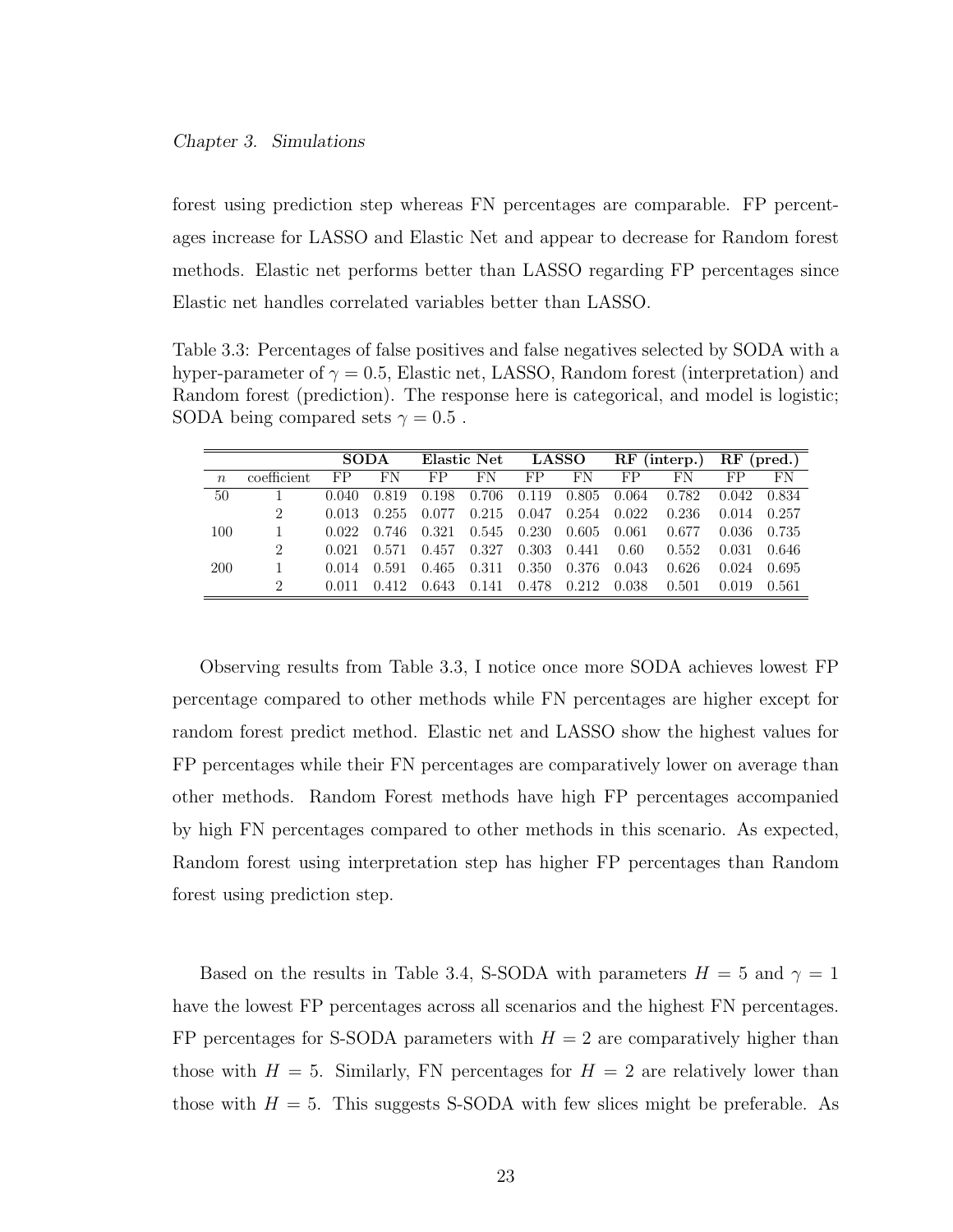Table 3.4: Percentages of false positives and false negatives selected by S-SODA at different settings of its hyper-parameters of  $H$  and  $\gamma$ . Response is continuous, and model is linear; S-SODA being compared here are values from the set  $H = (2, 5)$ ,  $\gamma =$ (0*.*0*,* 0*.*5*,* 1*.*0)

|                  |             |       | $(H=2,\gamma=0.0)$ |       | $(H=2,\gamma=0.5)$ |       | $(H=2,\gamma=1.0)$ |       | $(H=5,\gamma=0.0)$ |       | $(H=5,\gamma=0.5)$ |       | $(H=5,\gamma=1.0)$ |
|------------------|-------------|-------|--------------------|-------|--------------------|-------|--------------------|-------|--------------------|-------|--------------------|-------|--------------------|
|                  | signal-to   |       |                    |       |                    |       |                    |       |                    |       |                    |       |                    |
| $\boldsymbol{n}$ | noise-ratio | FP    | FN                 | FP    | FN                 | FP    | FN                 | FP    | FN                 | FP    | FN                 | FP    | FN                 |
| 50               | 0.5         | 0.112 | 0.781              | 0.038 | 0.871              | 0.013 | 0.947              | 0.054 | 0.861              | 0.003 | 0.994              | 0.000 | 1.000              |
|                  | 2.0         | 0.105 | 0.675              | 0.038 | 0.784              | 0.012 | 0.874              | 0.012 | 0.750              | 0.002 | 0.956              | 0.000 | 0.994              |
|                  | 4.0         | 0.099 | 0.642              | 0.038 | 0.704              | 0.014 | 0.810              | 0.055 | 0.666              | 0.004 | 0.920              | 0.000 | 0.986              |
| 100              | 0.5         | 0.078 | 0.741              | 0.023 | 0.824              | 0.005 | 0.920              | 0.015 | 0.876              | 0.000 | 0.984              | 0.000 | 0.997              |
|                  | 2.0         | 0.076 | 0.551              | 0.022 | 0.665              | 0.007 | 0.754              | 0.013 | 0.634              | 0.000 | 0.875              | 0.000 | 0.965              |
|                  | 4.0         | 0.070 | 0.507              | 0.018 | 0.589              | 0.007 | 0.686              | 0.014 | 0.556              | 0.000 | 0.812              | 0.000 | 0.915              |
| 200              | 0.5         | 0.044 | 0.361              | 0.011 | 0.415              | 0.004 | 0.476              | 0.003 | 0.427              | 0.000 | 0.587              | 0.000 | 0.725              |
|                  | 2.0         | 0.045 | 0.414              | 0.012 | 0.486              | 0.004 | 0.584              | 0.004 | 0.520              | 0.000 | 0.742              | 0.000 | 0.881              |
|                  | 4.0         | 0.044 | 0.361              | 0.011 | 0.415              | 0.004 | 0.476              | 0.003 | 0.427              | 0.000 | 0.587              | 0.000 | 0.725              |

 $\gamma$  increases, FP percentages decrease while FN percentages increase. This means S-SODA can detect more variables with its modified form of BIC as the hyperparameter  $\gamma$  increases. Overall, it appears as sample size and signal to noise ratio increase, FP percentages decrease while FN percentages increase.

Table 3.5: Percentages of false positives and false negatives selected by S-SODA at different settings of its hyper-parameters of  $H$  and  $\gamma$ . Response is continuous, and model is non linear; S-SODA being compared here are values from the set  $H =$  $(2, 5), \gamma = (0.0, 0.5, 1.0)$ 

|                  |             |       | $(H=2,\gamma=0.0)$ |       | $(H=2,\gamma=0.5)$ |       | $(H=2,\gamma=1.0)$ |       | $(H=5,\gamma=0.0)$ |       | $(H=5,\gamma=0.5)$ |       | $\left( H=5,\gamma=1.0\right)$ |
|------------------|-------------|-------|--------------------|-------|--------------------|-------|--------------------|-------|--------------------|-------|--------------------|-------|--------------------------------|
|                  | signal-to   |       |                    |       |                    |       |                    |       |                    |       |                    |       |                                |
| $\boldsymbol{n}$ | noise-ratio | FP    | FN                 | FP    | FN                 | FP    | FN                 | FP    | FN                 | FP    | FN                 | FP    | FN                             |
| 50               | 0.5         | 0.112 | 0.750              | 0.046 | 0.850              | 0.023 | 0.850              | 0.051 | 0.750              | 0.001 | 1.000              | 0.000 | 1.000                          |
|                  | 2.0         | 0.093 | 0.350              | 0.014 | 0.450              | 0.009 | 0.600              | 0.018 | 0.450              | 0.000 | 0.650              | 0.000 | 0.950                          |
|                  | 4.0         | 0.070 | 0.450              | 0.042 | 0.500              | 0.014 | 0.700              | 0.028 | 0.450              | 0.000 | 0.950              | 0.000 | 1.000                          |
| 100              | 0.5         | 0.070 | 0.600              | 0.019 | 0.650              | 0.005 | 0.750              | 0.000 | 0.800              | 0.000 | 0.950              | 0.000 | 1.000                          |
|                  | 2.0         | 0.093 | 0.350              | 0.014 | 0.450              | 0.009 | 0.600              | 0.019 | 0.450              | 0.000 | 0.650              | 0.000 | 0.950                          |
|                  | 4.0         | 0.074 | 0.400              | 0.028 | 0.400              | 0.000 | 0.400              | 0.023 | 0.400              | 0.000 | 0.600              | 0.000 | 0.800                          |
| 200              | 0.5         | 0.060 | 0.450              | 0.009 | 0.550              | 0.000 | 0.600              | 0.000 | 0.700              | 0.000 | 0.800              | 0.000 | 0.950                          |
|                  | 2.0         | 0.032 | 0.200              | 0.014 | 0.200              | 0.000 | 0.300              | 0.000 | 0.300              | 0.000 | 0.350              | 0.000 | 0.450                          |
|                  | 4.0         | 0.032 | 0.250              | 0.014 | 0.300              | 0.009 | 0.300              | 0.005 | 0.250              | 0.000 | 0.250              | 0.000 | 0.300                          |

Based on the results in Table 3.5 As  $\gamma$  increases, FP percentages decrease while FN percentages increase. This S-SODA can detect more variables with its modified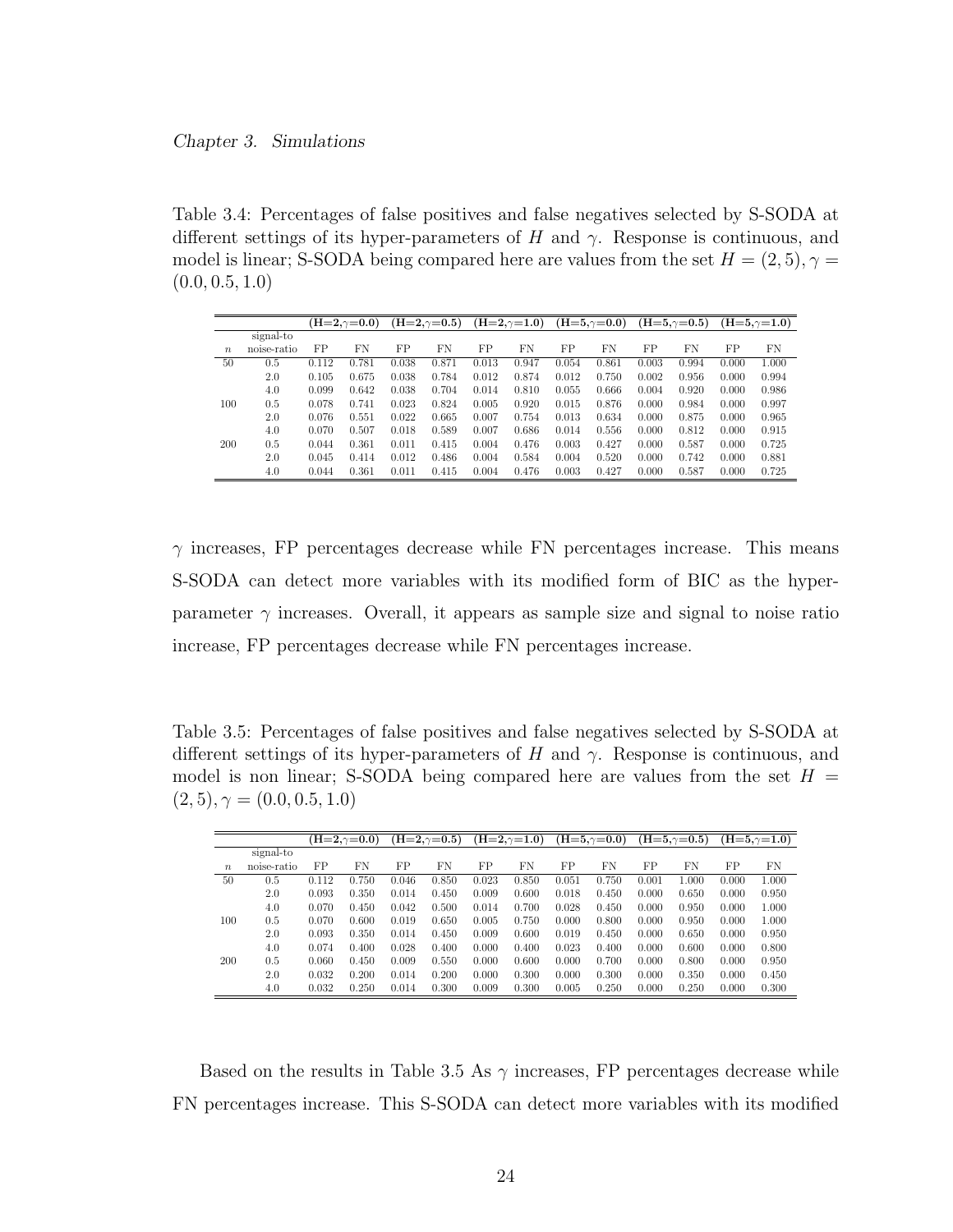form of BIC as  $\gamma$  changes. Overall, it appears as sample size and signal to noise ratio increase, FP percentages decrease while FN percentages increase.

Table 3.6: Percentages of false positives and false negatives selected by SODA at different settings of its hyper-parameter  $\gamma$ . The response is categorical, and model is logistic; SODA being compared here scearios with  $\gamma = (0.0, 0.5, 1.0)$ .

|                  |                | $(\gamma = 0.0)$ |       |       | $(\gamma = 0.5)$        | $(\gamma = 1.0)$ |       |  |
|------------------|----------------|------------------|-------|-------|-------------------------|------------------|-------|--|
| $\boldsymbol{n}$ | coefficient    | FP.              | FN    | FP    | FN                      | FP.              | FN    |  |
| 50               |                | 0.101            | 0.741 | 0.040 | 0.818                   | 0.011            | 0.902 |  |
|                  | $\overline{2}$ | 0.033            | 0.226 |       | $0.013$ $0.255$ $0.004$ |                  | 0.278 |  |
| 100              | 1              | 0.076            | 0.630 | 0.022 | 0.746                   | 0.007 0.829      |       |  |
|                  | $\overline{2}$ | 0.076            | 0.476 |       | $0.021 \quad 0.571$     | $0.005$ 0.689    |       |  |
| 200              | 1              | 0.046            | 0.490 | 0.014 | 0.591                   | 0.006            | 0.700 |  |
|                  | 2              | 0.040            | 0.331 | 0.011 | 0.412                   | 0.004            | 0.466 |  |

Based on results from Table 3.6, S-SODA with parameter  $\gamma = 1$  has the lowest FP percentage across all scenarios with the highest FN percentage for the categorical scenario. As  $\gamma$  increases, FP percentages decrease while FN percentages increase. Similar to my observations in 3.4 and 3.5 suggests SODA can detect more variables with its modified form of BIC as  $\gamma$  decreases. Comparing SODA with setting  $\gamma = 0$ with other methods for binary responses, the performance of SODA lies somewhere in between that of Elastic net and Random Forest. When the response is continuous, a similar comparison is observed for S-SODA with setting  $H = 2, \gamma = 0$  and other methods.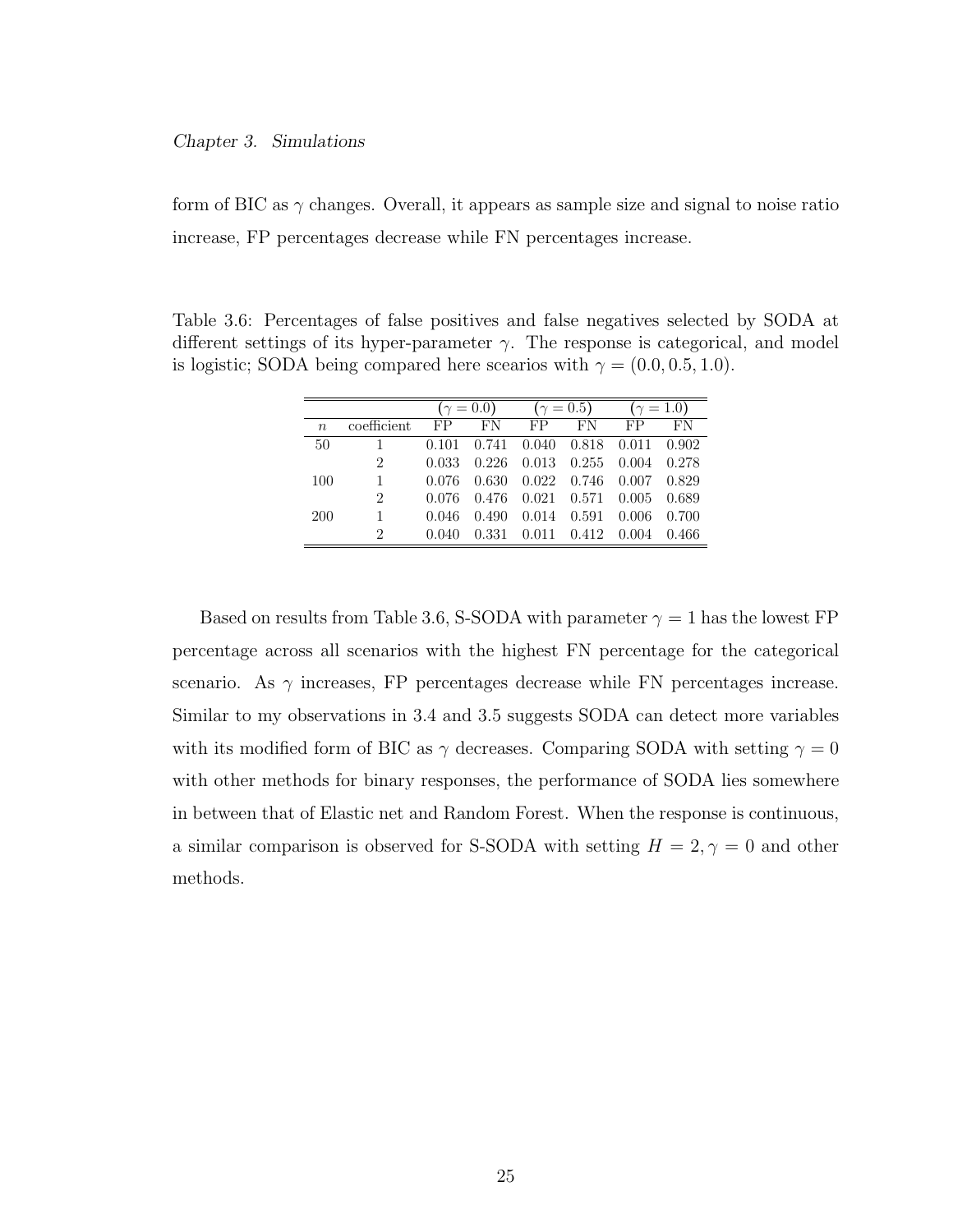## Chapter 4

## Conclusion

Simulations reveal SODA/S-SODA is a technique which often misses or omits important variables while it wrongly identifies few. This observation improves slightly as sample size and signal to noise ratio increase. Setting  $\gamma = 0$  increases the percentages of FPs slightly but decreases the percentages of FNs by large. For continuous responses, setting  $H = 2$  will also increase the percentages of FPs slightly but decreases the percentages of FNs significantly. In most cases and scenarios, SODA/S-SODA, regardless of its setting of *H* and  $\gamma$ , performs better than LASSO, Elastic Net, and Random forest methods in terms of percentages of FPs. However, SODA/S-SODA performs much worse than other methods with large  $\gamma$  and/or large *H* in terms of percentages of FNs. With the low value of  $\gamma$  and/or low *H*, the percentages of FNs are comparable to Random forest methods but are still much higher than LASSO and Elastic Net. As I expected, Random Forest prediction step improves the interpretation step in all scenarios with better FP and FN percentages across all scenarios. LASSO and Elastic Net have high FP percentages and the percentages increase when sample size and/or signal to noise ratio increases. This is mostly due to the interaction terms of continuous and discrete variables which are often captured wrongly by LASSO and Elastic Net. Finally, my observations of SODA/S-SODA are different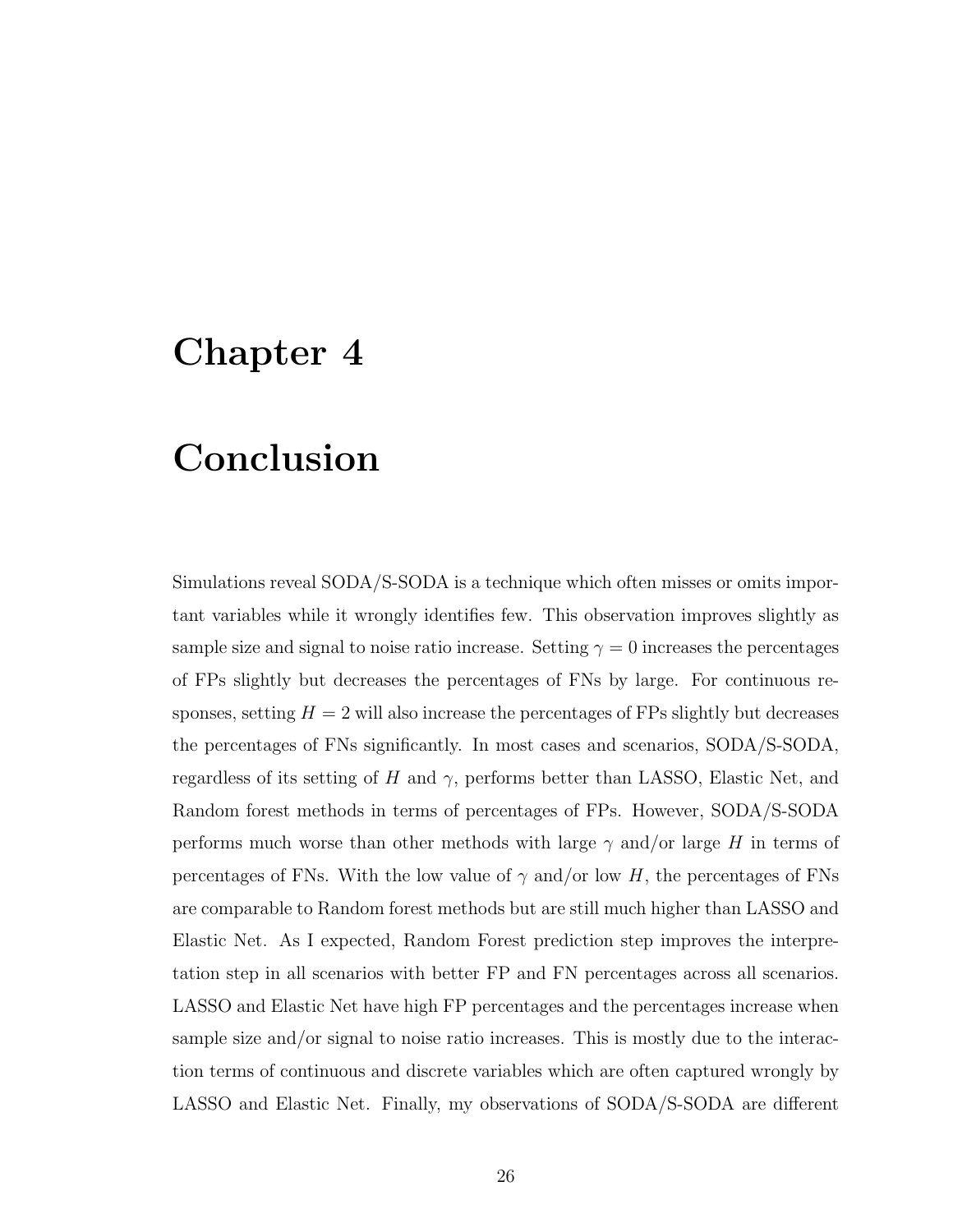## *Chapter 4. Conclusion*

from those in Li and Liu (2018) largely due to low signal-to-noise ratio in my settings and very high signal-to-noise ratio in their settings.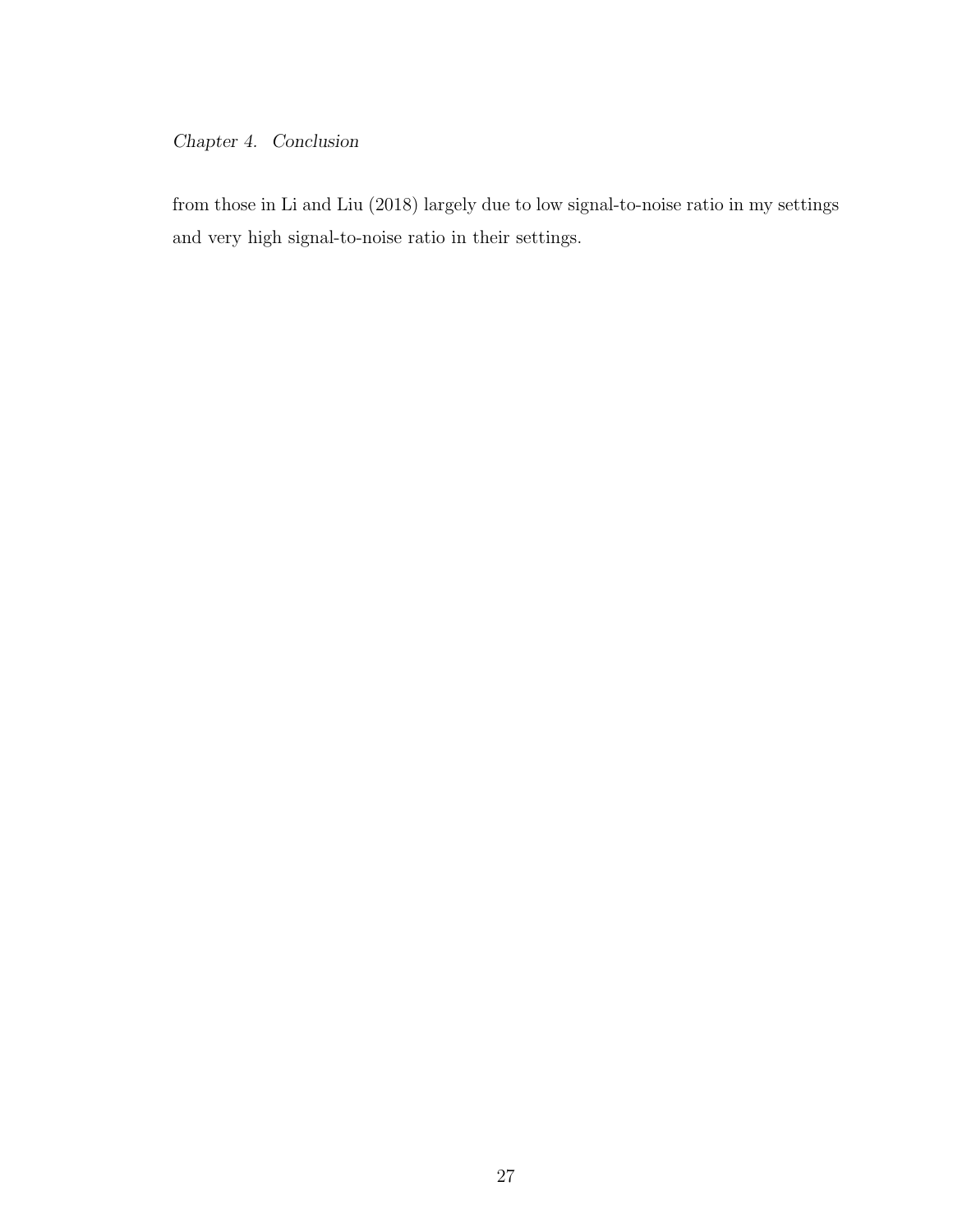## Bibliography

- [1] Leo Breiman. *Classification and regression trees*. Routledge, 2017.
- [2] Jiahua Chen and Zehua Chen. Extended bayesian information criteria for model selection with large model spaces. *Biometrika*, 95(3):759–771, 2008.
- [3] Jianqing Fan, Richard Samworth, and Yichao Wu. Ultrahigh dimensional feature selection: beyond the linear model. *Journal of machine learning research*, 10(Sep):2013–2038, 2009.
- [4] Robin Genuer, Jean-Michel Poggi, and Christine Tuleau-Malot. Variable selection using random forests. *Pattern Recognition Letters*, 31(14):2225–2236, 2010.
- [5] Robin Genuer, Jean-Michel Poggi, and Christine Tuleau-Malot. Vsurf: an r package for variable selection using random forests. *The R Journal*, 7(2):19–33, 2015.
- [6] Gareth James, Daniela Witten, Trevor Hastie, and Robert Tibshirani. *An introduction to statistical learning*, volume 112. Springer, 2013.
- [7] Bo Jiang, Jun S Liu, et al. Variable selection for general index models via sliced inverse regression. *The Annals of Statistics*, 42(5):1751–1786, 2014.
- [8] Yang Li and Jun S Liu. Robust variable and interaction selection for logistic regression and multiple index models. *arXiv preprint arXiv:1611.08649*, 2016.
- [9] Joseph O Ogutu, Torben Schulz-Streeck, and Hans-Peter Piepho. Genomic selection using regularized linear regression models: ridge regression, lasso, elastic net and their extensions. In *BMC proceedings*, volume 6, page S10. BioMed Central, 2012.